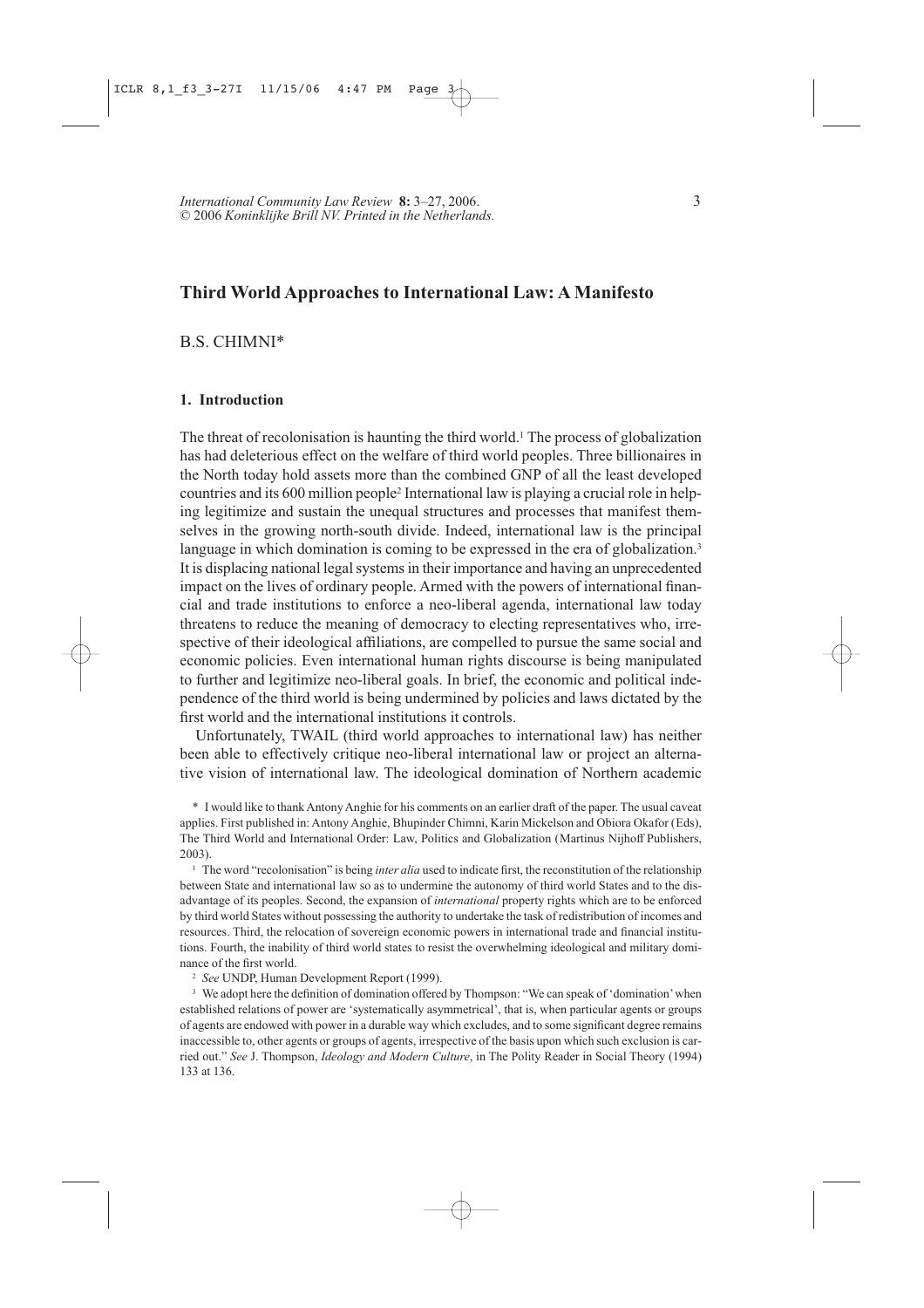institutions, the handful of critical third world international law scholars, the problems of doing research in the poor world, and the fragmentation of international legal studies has, among other things, prevented it from either advancing a holistic critique of the regressive role of globalising international law or sketching maps of alternative futures. It is therefore imperative that TWAIL urgently finds ways and means to globalize the sources of critical knowledge and address the material and ethical concerns of third world peoples.<sup>4</sup>

This paper seeks to take a small step in that direction. It presents a critique of globalising international law and proposes a set of strategies directed towards creating a world order based on social justice. The aim is to *initiate a debate* on the subject rather than to make a definitive statement. The paper is divided into five further sections. Section II considers whether it is still meaningful to talk about a "third world". Section III discusses the different ways in which the relationship between State and international law is being reconstituted in the era of globalization to the distinct disadvantage of third world States and peoples. Section IV examines the ideology of globalising international law. Section V looks at the theory and process of resistance to unjust and oppressive international laws. Section VI identifies certain elements of a future TWAIL agenda. Section VII contains brief final remarks.

### 2. End of the Third World?

It is very often argued that the category "third world" is anachronistic today and without purchase for addressing the concerns of its peoples.<sup>5</sup> Indeed, from the very inception it is said to have 'obscured specificity in its quest for generalizability'.<sup>6</sup> The end of the cold war (or the demise of the second world) has only strengthened the tendency towards differentiation.<sup>7</sup> According to Walker, the "great dissolutions of 1989" shattered all cold war categories and 'as a label to be affixed to a world in dramatic motion the Third World became increasingly absurd, a tattered remnant of another time . . . '<sup>8</sup>

It can hardly be denied that the category "third world" is made up of 'a diverse set of countries, extremely varied in their cultural heritages, with very different historical experiences and marked differences in the patterns of their economies . . . '<sup>9</sup> But too much is often made of numbers, variations, and differences in the presence of structures and processes of global capitalism that *continue to bind and unite*. It is these structures and processes that produced colonialism and have now spawned neo-colonialism.

<sup>4</sup> Our political referents "third world" or "third world peoples" is "not there in some primordial, naturalistic sense" or "reflect a unitary or homogeneous political object". See H. Bhabha, The Location of Culture, at 26 (1994). There is the class and gender divides, among others, to be reckoned with.

<sup>5</sup> See J. Ravenhill, The North-South Balance of Power, 66:4 International Affairs 731 (1990). See also M. Berger, The End of the 'Third World', 15:2 Third World Quarterly, 257-275 (1994).

<sup>6</sup> See S.N. Macfarlane, Taking Stock: The Third World and the End of the Cold War, in L. Fawcett and Y. Sayigh (Eds.), The Third World Beyond the Cold War: Continuity and Change 15, at 21 (1999).  $7$  Id

<sup>8</sup> See R.B.J. Walker, Space/Time/Sovereignty, in M.E. Denham and M.O. Lombardi (Eds.), Perspectives on Third World Sovereignty: The Postmodern Paradox 13, at 15 (1996).

<sup>9</sup> See P. Worsley, The Three Worlds: Culture and World Development 306 (1984).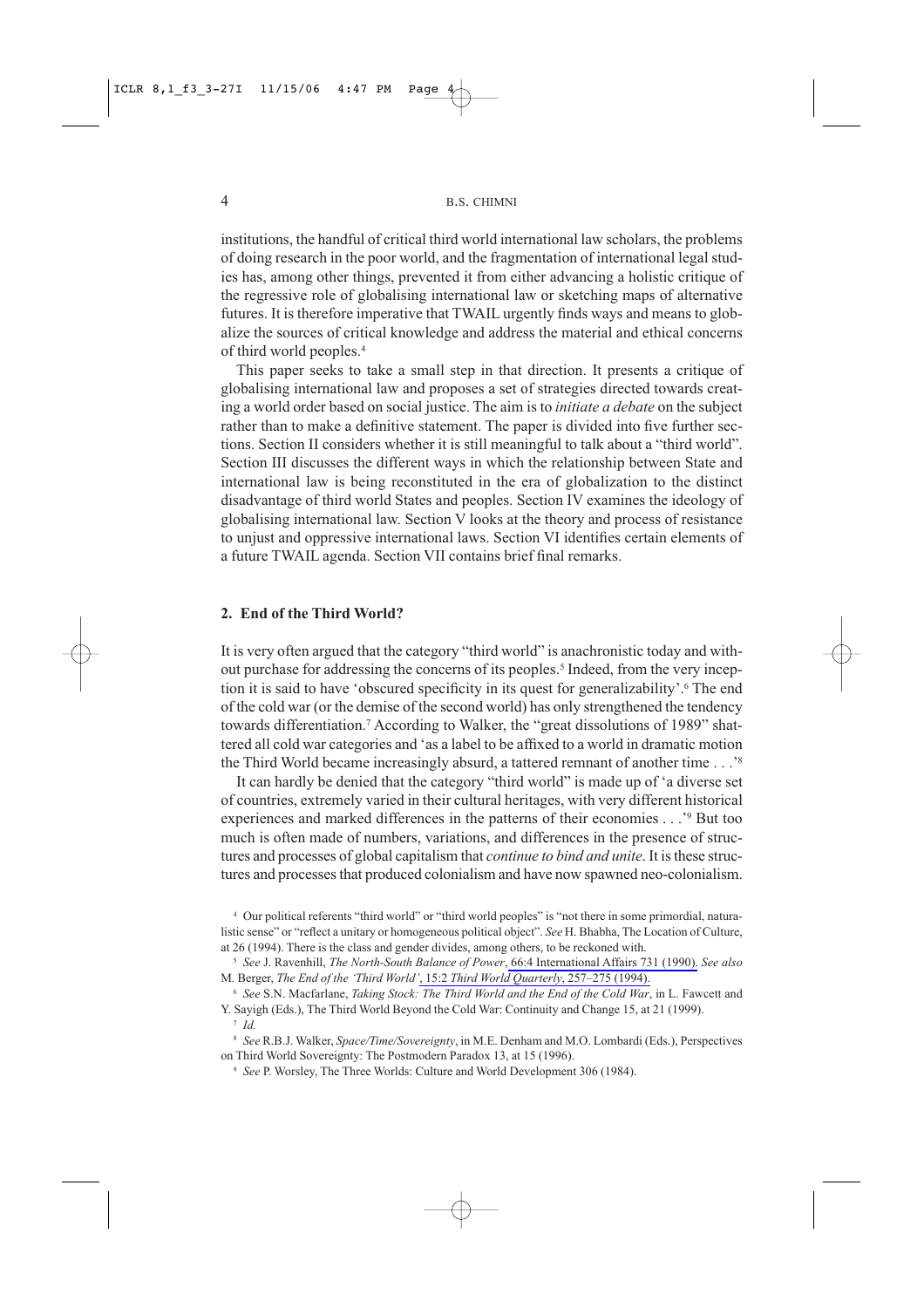In other words, once the common history of subjection to colonialism, and/or the continuing underdevelopment and marginalization of countries of Asia, Africa and Latin America is attached sufficient significance, the category "third world" assumes life.

In any case, the diversity of the social world has not prevented the consolidation and articulation of international law in universal abstractions. Today, international law prescribes rules that deliberately ignore the phenomena of uneven development in favor of prescribing uniform global standards. It has more or less cast to flames the principal of special and differential treatment.<sup>10</sup> In other words, the process of aggregating in international law a diverse set of countries with differences in the patterns of their economies also validates the category "third world". That is to say, because legal imagination and technology tend to transcend differences in order to impose uniform global legal regimes, the use of the category "third world" is particularly appropriate in the world of international law. It is a necessary and effective response to the abstractions that do violence to difference. Its presence is, to put it differently, crucial to organizing and offering collective resistance to hegemonic policies.

Unnecessary importance is often attached to the end of the cold war. The growing north-south divide is sufficient evidence, if any were needed, of the continuing relevance of the category "third world". Its continuing usefulness lies in pointing to certain structural constraints that the world economy imposes on one set of countries as opposed to others. At one point, the arrival of the newly industrializing countries was seen to be a definitive pronouncement on the inadequacy of the category "third world".<sup>11</sup> But their fate in the financial crisis of the late nineties reveals that the divide between these countries and the rest is not as sharp as it first appeared. Furthermore, as critics of the category "third world" concede, the alternative of multiplying the number of categories to cover distinctive cases, may not be of much help. Worsley himself recognized that 'we can all think of many difficulties, exceptions, omissions, etc. for any system of classifying countries, even if we increase the number of worlds.<sup>'12</sup> Crow has aptly pointed out in this context that 'a typology which has as many types as it has cases is of limited analytical value since it has not made the necessary move beyond acknowledgement of the uniqueness of each individual case to identifying key points of similarity and difference'.<sup>13</sup>

However, the presence or absence of the third world, it is worth stressing, is not something that is either to be dogmatically affirmed or completely denied. It is not to be viewed as an either/or choice in all contexts. The category "third world" can coexist with a plurality of practices of collective resistance. Thus, regional and other group identities do not necessarily undermine aggregation at the global level. These can coexist with transregional groupings and identities. In the final analysis, the category

<sup>&</sup>lt;sup>10</sup> The principle has been replaced in different legal regimes by the idea of transitional periods or its extension to least developed countries. Where special and differential treatment has been granted to all third world countries the obligation has been cast in soft law language.

<sup>&</sup>lt;sup>11</sup> See N. Harris, The End of the Third World: Newly Industrializing Countries and the Decline of an Ideology  $(1987)$ .

<sup>&</sup>lt;sup>12</sup> See Development in P. Worsley (Ed.), The New Introducing Sociology 2 (1987).

<sup>&</sup>lt;sup>13</sup> See C. Graham, Comparative Sociological and Social Theory: Beyond the Three Worlds 8 (1997).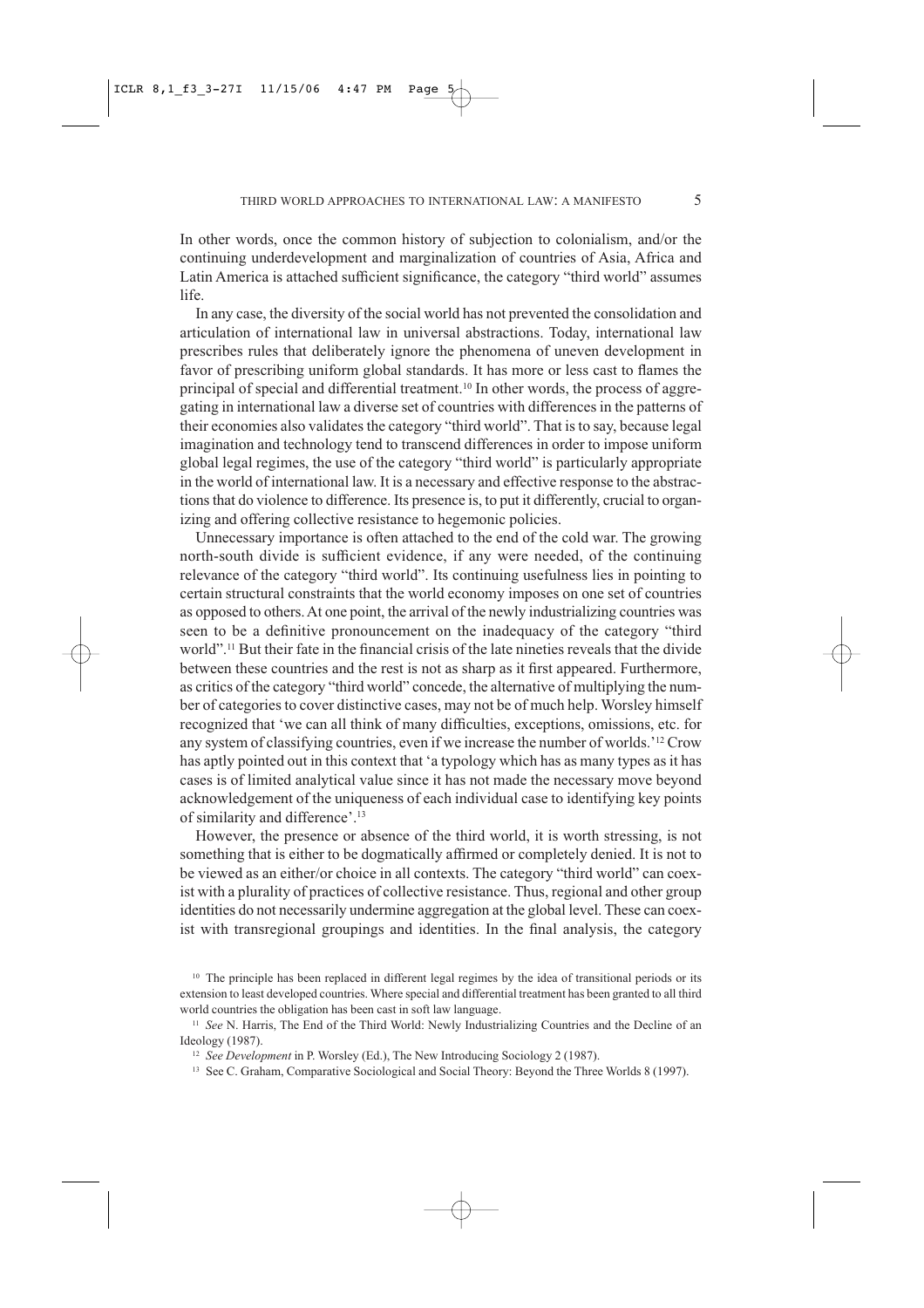"third world" reflects a level of unity imagined and constituted in ways which would enable resistance to a range of practices which systematically disadvantage and subordinate an otherwise diverse group of people. This unity can express itself in diverse ways. How the internal unity of the "third world" is to be maintained amidst a plurality of individual concerns and group identities can only be determined through practical dialogue which abandons a damaging *a priorism*. There is, to put it differently, no substitute for concrete analysis of particular international law regimes and practices to determine the demands, strategy and tactics of the third world.

But there is a need to be alert to the politics of critique of the category "third world". To misrepresent and undermine the unity of the Other is a crucial element in any strategy of dominance. From which flows the suggestion that the category "third world" is irrelevant to the era of globalization. It represents the old divide and rule strategy with which third world peoples are exceedingly familiar. Such a policy seeks to prevent a global coalition of subaltern States and peoples from emerging through positing divisions of all kinds. Thereby, the transnational elite seeks to subvert collective modes of reflection on common problems and solutions.

Critique is not the only weapon that hegemonic States deploy against the unity of the third world. Dominant States also take direct measures to weaken the third world coalition. Thus, for example, the North did not take kindly in the past to the Bandung spirit.<sup>14</sup> As Samir Amin writes:

Is it just accidental that a year later, France, Britain, and Israel attempted to overthrow Nasser through the 1956 aggression. The true hatred that the West had for the radical third world leaders of the 1960s, Nasser in Egypt, Sukarno in Indonesia, Nkrumah in Ghana, Modibo Keita in Mali, almost all overthrown at about the same time (1965–1968), a period which also saw the Israeli aggression of June 1967, shows that the political vision of Bandung was not accepted by imperialist capital. It was thus a politically weakened nonaligned camp that had to face the global economic crisis after 1970-71. The West's absolute refusal to accept the proposal for a New International Economic Order shows that there was a real logic linking the political dimension and the economic dimension of the Afro-Asian attempt crystallised after Bandung.<sup>15</sup>

One could add to the above list names (Lumumba, Che Guevara, Allende) and left movements (Indonesia, Nicaragua, Angola) that have been at the receiving end of Northern subversive strategies.<sup>16</sup> Billions of dollars have been spent to undo regimes and movements not favourable to the dominant States. It has prevented an effective third world coalition from emerging as a counterweight to the unity of the first world.

It is left to emphasize that our understanding of the category "third world" diverges sharply from that of its ruling elite. The latter scrupulously overlook the class and gender divides within. Furthermore, in the era of globalization, the ruling elite in the third

<sup>14</sup> In 1955 an Asian African Conference was held in Bandung in Indonesia. "The importance of Bandung was that for the first time a group of former colonial territorries [29 States attended] had met together without any of the European powers, and all those taking part . . . this was an assertion of their independence." See P. Willets, The Non-Aligned Movement: Origins of a Third World Alliance 3 (1978). Later came the non-aligned movement which had its roots in Bandung.

<sup>15</sup> See A. Samir, *The Social Movements in the Periphery: An End to National Liberation*, in S. Amin et al. (Eds.), Transforming the Revolution: Social Movements and the World-System 96, at (1990).

<sup>16</sup> See P. James and V. Steve, The Decline of Revolutionary Politics: Capitalist Detour and the Return of Socialism, 24 Journal of Contemporary Asia 1, at 1 (1994).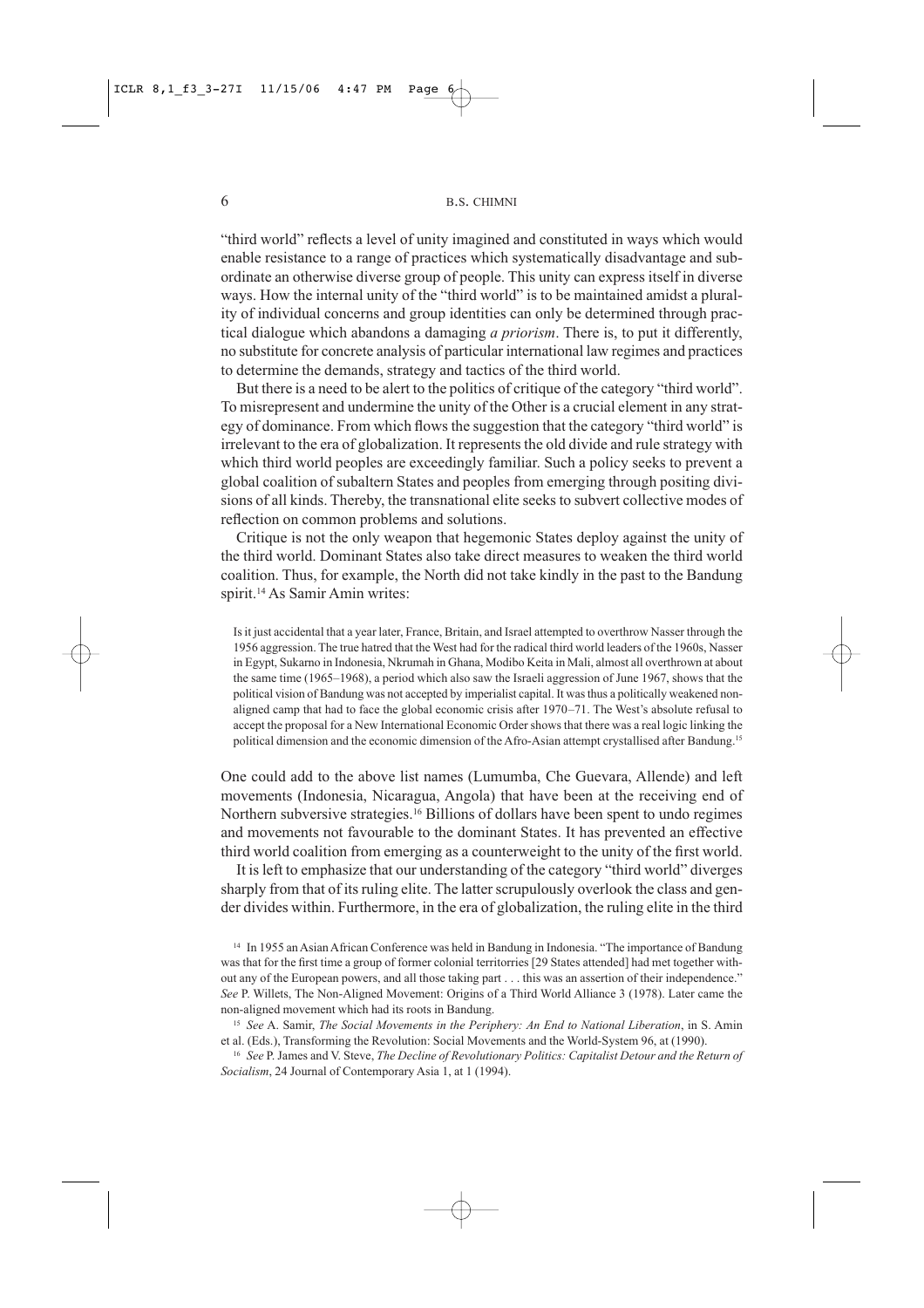world is coming to be an integral part of an emerging transnational ruling elite that seeks to establish the global rule of transnational capital on the pretext of pursuing "national interests". The welfare of the peoples of the third world does not have priority in this scheme of things. Thus, there is an obvious dialectic between struggles inside third world countries and in external fora. There can be little progress on one front without some progress in the other. At the same time, a global coalition of the poor countries remains a viable model of collective resistance. For the aspirations of the people, despite the emergence of the non-governmental organizations, is still most effectively represented by the State in international fora. But the third world State has to be compelled through peoples struggles to engage in collective action.

### 3. State and International Law in the Era of Globalization

The State is the principal subject of international law. But the relationship between State and international law continually evolves. Each era sees the material and ideological reconstitution of the relationship between state sovereignty and international law. The changes are primarily driven by dominant social forces and States of the time. The era of globalisation is no exception to this rule. Globalisation is not an autonomous phenomenon. It is greatly facilitated by the actions of States, in particular dominant States.<sup>17</sup> The adoption of appropriate legal regimes plays a critical role in this process.<sup>18</sup> The on going restructuring of the international legal system is not entirely dissimilar to the one that saw capitalism establish and consolidate itself in the national sphere. In that case the State 'shaped itself around pre-existing political structures, inserting itself among them, forcing upon them whenever it could, its authority, its currency, its taxation, justice and language of command. This was a process of both infiltration and superimposition, of conquest and accommodation'.<sup>19</sup> In this case what is at stake is the creation of a *unified global economic space* with appropriate international law and international institutions to go along. Towards this end, international law is coming to define the meaning of a "democratic State" and relocating sovereign economic powers in international institutions, greatly limiting the possibilities of third world States to pursue independent self-reliant development. These developments seek to accommodate the interests of a transnational ruling elite which has come to have unprecedented influence in shaping global policies and law.

Mapping the changes which are visiting the relationship between State and international law and grasping the consequences of the metamorphosis is the most crucial task before third world international law scholars. For the transformed relationship between State sovereignty and international law may have far reaching consequences for the peoples of the third world. Attention may be drawn in this regard to some

<sup>&</sup>lt;sup>17</sup> See B. Jones, The World Upside Down? Globalisation and the Future of the State 4 (2000), Carnoy, Martin and Castells, Manuel, Globalisation, the Knowledge Society, and the Network State: Poulantzas at the Millennium, 1 Global Networks 1, at 5 (2001).

 $18$  *Id.*, at 63.

<sup>&</sup>lt;sup>19</sup> See F. Braudel, Civilization and Capitalism 15th–18th Century, Vol. II, 513 (1979).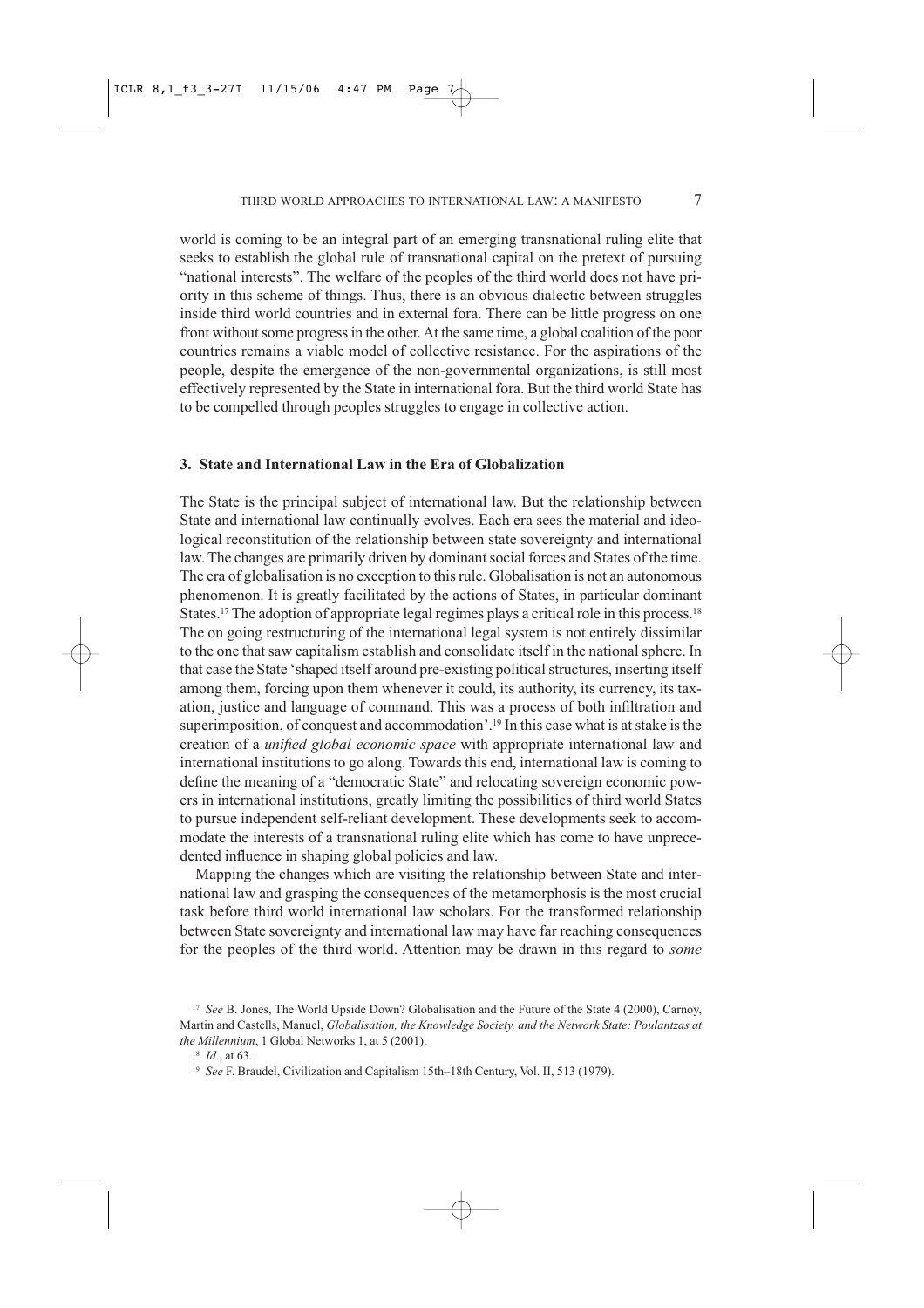of the major *overlapping* developments that are redefining and reconstituting the relationship of State and international law and institutions, albeit with differential impact on third world States and peoples.

First, international law is now in the process of creating and defining the "democratic" State."<sup>20</sup> It has led to the internal structure of States coming under the scrutiny of international law. An emerging international law norm requires States to hold periodic and genuine elections. However, it pays scant attention to the fact that formal democracy excludes large, in particular marginal groups, from decision making power.<sup>21</sup> The task of "low intensity" democracies, from all evidence, is to create the conditions in which transnational capital can flourish. To facilitate this, the State (read the third world State) has seceded, through "voluntary" undertaken obligations, national sovereign economic space (pertaining to the fields of investment, trade, technology, currency, environment etc.) to international institutions that enforce the relevant rules.<sup>22</sup> But despite the relocation of sovereign powers in international institutions, international law does not take global democracy seriously. Global or transnational systems of representation and accountability are yet to be established. In brief, international law today operates 'with a set of ideas about democracy that offers little support for efforts either to deepen democracy within nation-states or to extend democracy to transnational and global decision-making'.<sup>23</sup>

Second, international law now aspires to *directly* regulate property rights. A key feature of the new age is the *internationalization of property rights*. By "internationalization of property rights" is meant their specification, articulation and enforcement through international law or the fact that the change in the form and substance of property rights is brought about through the intervention of international law. There are a series of overlapping legal developments/measures through which international property rights are being entrenched: (a) the international specification and regulation of intellectual property rights; indeed, as one observer notes, 'TRIPS [i.e., Agreement on

<sup>20</sup> See T. Franck, *The Emerging Right to Democratic Governance*, 86 American Journal of International Law 46, at 46 (1992).

<sup>21</sup> See J. Crawford and M. Marks, The Global Democracy Deficit: an Essay in International Law and its Limits, in D. Archibugi et al. (Eds.) Re-imagining Political Community: Studies in Cosmopolitan Democracy 72-90, at 80 (1998).

<sup>22</sup> With respect to the WTO two points need to be made as regards the "voluntary" nature of the obligations undertaken under the Final Act of the Uruguay Round of Trade Negotiations. First, the negotiations leading to the adoption of the agreements constituting the Final Act lacked transparency and the practice of green room consultations left a large number of third world countries effectively out of the negotiations. Second, the entire set of agreements were offered as a single undertaking. Therefore, States could not choose the agreements it wished to accept. This was justified on the ground that the Final Act represented a package deal that would unravel if the pick and choose policy were permitted. However, it is now clear that the third world countries gained little from the Uruguay Round agreements undermining the legitimacy of the single undertaking practice. It explains the launch of the Doha round of trade negotiations as a development round. So far as the system of conditionalities recommended by international financial institutions is concerned their acceptance is voluntary in the most tenuous sense. For the fact of the matter is that third world countries have little choice but to abide by them.

 $^{23}$  Id., at 85. That is, until their absence manifests itself in internal or international wars, and the gross violation of human rights which accompany them, when international law is brought back in to reconstruct formal democracy.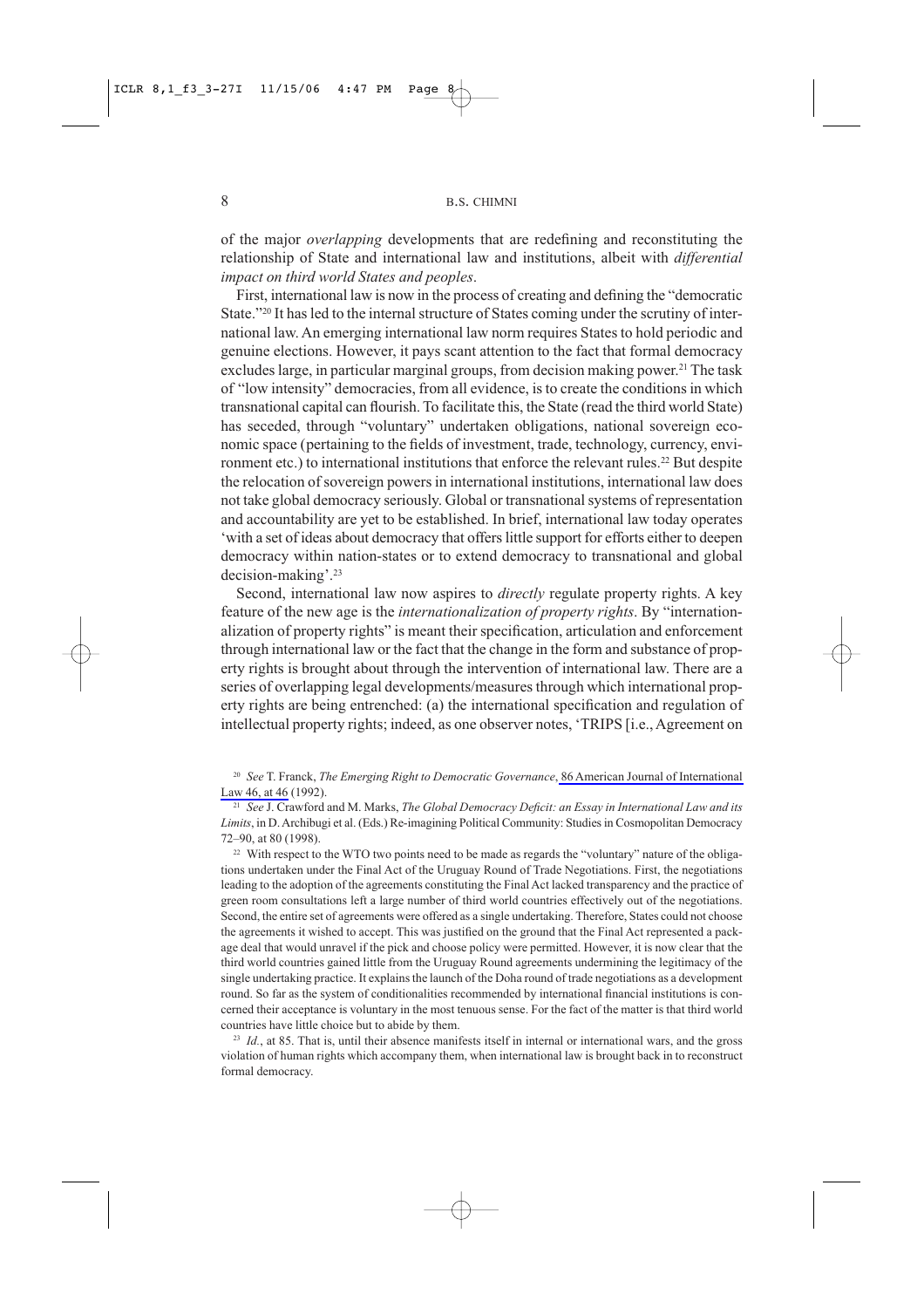Trade-Related Aspects of Intellectual Property Rights marks the beginning of the global property epoch';<sup>24</sup> (b) the privatization of State owned property through the medium of international financial institutions and international monetary law; (c) the adoption of a network of international laws that lift constraints on the mobility and operation of the transnational corporate sector;<sup>25</sup> (d) the definition of sustainable development in a manner which implies the redistribution of property rights between the first and the third worlds, $26$  and also, subject to some conditions, the regulation of process and production methods;<sup>27</sup> and (e) the metamorphosis of the area of common heritage of humankind (be it the domain of knowledge, environment or specific geographical spaces such as the seabed) into a system of corporate property rights.<sup>28</sup>

<sup>24</sup> See J. Braithwaite and P. Drahos, Global Business Regulation Cambridge: Cambridge 63 (2000). For the text of the Agreement on TRIPS, see WTO The Results of the Final Act of the Uruguay Round of Multilateral Trade Negotiations Geneva 365 (1994).

<sup>25</sup> A whole host of international laws seek to free transnational capital of spatial and temporal constraints. This has been achieved, or is in the process of being achieved, first, through hundreds of bilateral investment protection treaties between the industrialized and third world countries. By 1999, 1857 BITS were concluded (up from 165 at the end of the seventies and 385 at the end of eighties), a predominant number of which were concluded between the industrialized world and the third world countries, see UNCTAD, Bilateral Investment Treaties 1959 to 1999 1 (2000). Second, the Agreement on Trade Related Investment Measures took a number of measures in this direction viz. local content and balancing requirements cannot be imposed on foreign capital. For the text of the agreement see WTO, The Results of the Final Act of the Uruguay Round of Multilateral Trade Negotiations (1994). Third, there are soft law texts such as the World Bank Guidelines on Foreign Investment (1992), which recommend that constraints on the entry and operation of transnational capital be limited. (For text see UNCTAD, International Investment Instruments: A Compendium vol. I – Multilateral Instruments 247 (1996). Fourth, there is the proposed negotiation of a multilateral agreement on investment on the agenda of Doha round of trade negotiations. See WTO, WT/MIN (01)/DEC/W/1, 14 November 2001 - Ministerial Conference, Fourth Session, Doha, 9-14 November 2001: Ministerial Declaration. Fifth, a Multilateral Investment Guarantee Agency (MIGA) has been established under the auspices of the World Bank to insure foreign capital against non commercial risks. (For the text of the agreement establishing MIGA see UNCTAD, (1996), at 213). Sixth, there is the September 1997 statement of the IMF Interim Committee endorsing a move towards capital account convertibility despite all evidence showing the grave consequences for the economies embracing it. This is in contrast with original obligations contained in the 1944 Articles of Agreement which called for the "avoidance of restrictions on payments for current transactions" see J. Bhagwati, The Capital Myth, Foreign Affairs 7 (May/June 1998). Finally, mention needs to be made of the fact that the Draft Code of Conduct on Transnational Corporations which imposed certain duties – respect for host country goals, transparency, respect for environment etc. – has been abandoned (for the text see UNCTAD, (1996), above at 161. And the UN Centre for Transnational Corporations which was bringing some transparency to the functioning of TNCs was shut down in 1993.

<sup>26</sup> For 'as industrial countries developed, global private rights were granted to polluters; now, developing countries are asked to agree to a redistribution of those property rights without compensation for already depleted resources', see P. Uimonen and J. Whalley, Environmental Issues in the New Trading System 66  $(1997).$ 

<sup>27</sup> See Uimonen and Whalley, id. See also B.S. Chimni, WTO and Environment: The Shrimp-Turtle and EC-Hormone Cases, Economic and Political Weekly 1752-1762 (May 13, 2000), WTO and Environment: Legitimization of Unilateral Trade Sanctions, Economic and Political Weekly 133-140 (January 12-18,  $2002$ ).

<sup>28</sup> See G. Teeple, *Globalization as the Triumph of Capitalism: Private property, Economic Justice and* the New World Order, in T. Schrecker (Ed.), Surviving Globalism: The Social and Environmental Challenges 15-38, at 15 (1997).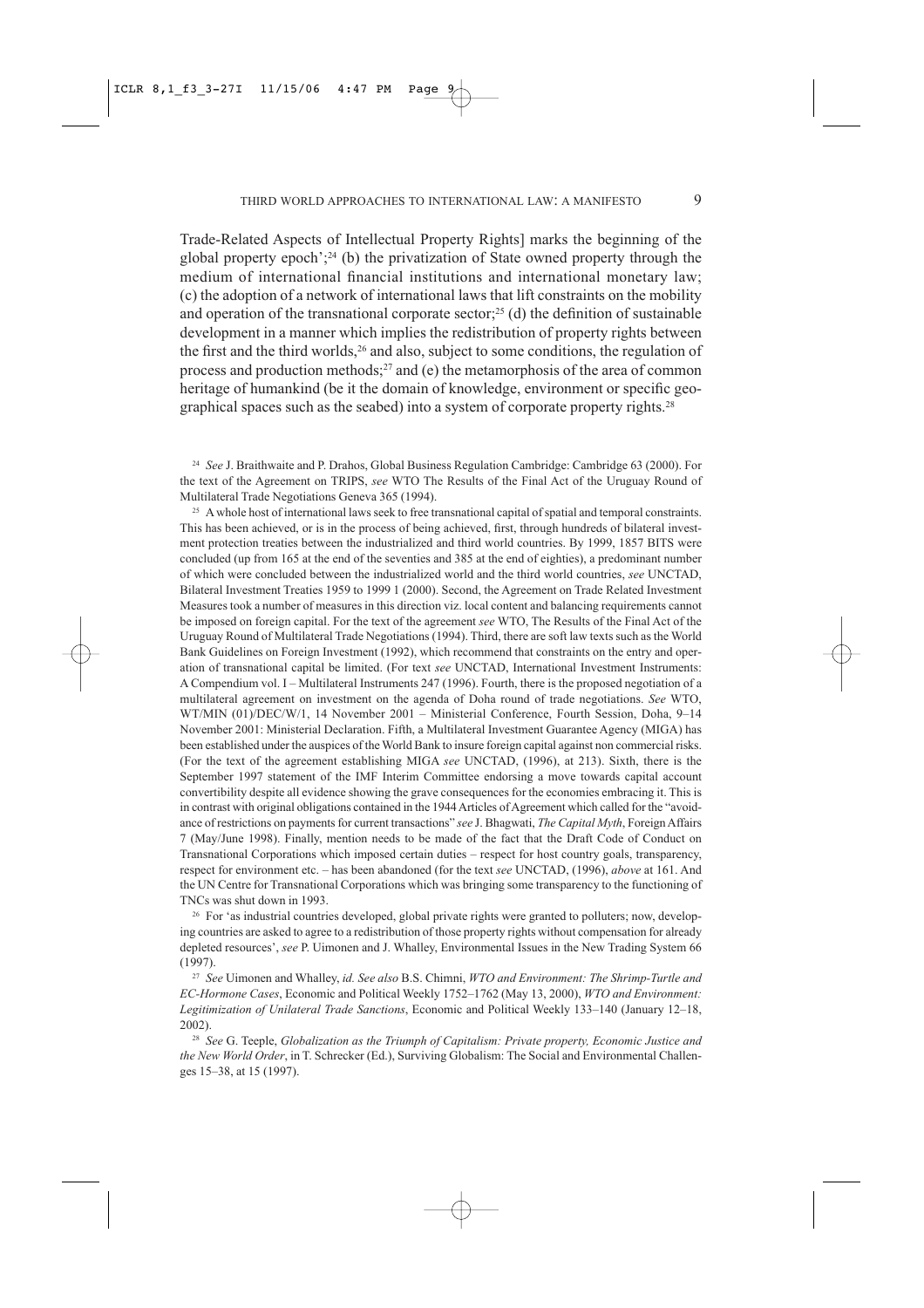Third, at the level of circulation of commodities, international law defines the conditions in which international exchange is to take place. It is a truism that 'markets cannot exist without norms or rules of some sort, and the ordering of market transactions takes place through layers of rules, formal and informal'.<sup>29</sup> In this regard, international law *inter alia* lays down rules with regard to the sales of goods, market access, government procurement, subsidies and dumping. Many of these rules are designed to protect the corporate actor in the first world from efficient production abroad even as third world markets are being pried open for its benefit. Thus, the rules of market access are now sought to be linked to the regulation of process and production methods in order to allow first world States to construct non tariff barriers against commodities exported from the third world.<sup>30</sup> Likewise, the rules on anti-dumping are designed to protect inefficient corporations in the developed home State.<sup>31</sup> On the other hand, some forms of market intervention are frowned upon. Thus, international commodity agreements which seek to stabilise the incomes of third world countries from primary commodity exports are actively discouraged.<sup>32</sup>

Fourth, international law increasingly requires the 'deterritorialization of currencies' subjecting the idea of a "national currency" to growing pressure. The advantages of monetary sovereignty are known. It is, among other things, 'a possible instrument to manage macroeconomic performance of the economy; and [...] a practical means to insulate the nation from foreign influence or constraint'.<sup>33</sup> The first world is today using international financial institutions, and the ongoing negotiations relating to the General Agreement on Trade in Services (GATS), to compel third world States to accept monetary arrangements, such as capital account convertibility, which are not necessarily in their interests.<sup>34</sup> Thus, it will not be long before capital account convertibility becomes the norm, despite its negative consequences for third world economies.<sup>35</sup> The loss of monetary sovereignty, as the East Asian crisis showed, has serious fallouts for the ordinary people of the third world. Their standards of living can substantially erode overnight.

<sup>29</sup> See D. Campbell and S. Picciotto, *Exploring the Interaction Between Law and Economics: the Limits* of Formalism, 18 Legal Studies 249-278, at 265 (1998).

<sup>30</sup> See B.S. Chimni, (2000) and (2002), *supra* note 27.

<sup>31</sup> See B.M. Hoekman and M. Kostecki, The Political Economy of the World Trading System: from GATT to WTO 174 (1995).

<sup>32</sup> See B.S. Chimni, International Commodity Agreements: A Legal Study (1987), Marxism and International Law: A Contemporary Analysis, Economic and Political Weekly 337-349, at 341 (February  $(6, 1999)$ .

<sup>33</sup> See B. Cohen, Money in a Globalized World, in N. Woods (Ed.), The Political Economy of Globalization 77, at 84 (2000).

<sup>34</sup> See C. Raghavan, GATS may result in Irreversible Capital Account Liberalization (2002), online <http://www.twnside.org.sg/>: that monetary relations can be used coercively like all other economic instruments should come as no surprise. According to Kirshner: "monetary power is remarkably efficient component of state power . . . the most potent instrument of economic coercion available to states in a position to exercise it" (cited by Cohen, *supra* note 33, at 87). It is the coercive element that concerns third world states and distinguishes their situation from the relinquishment of monetary sovereignty by States of the European Union (EU). For the text of GATS see WTO 1994: 325.

<sup>35</sup> See Bagwati, *supra* note 25, at 7-12.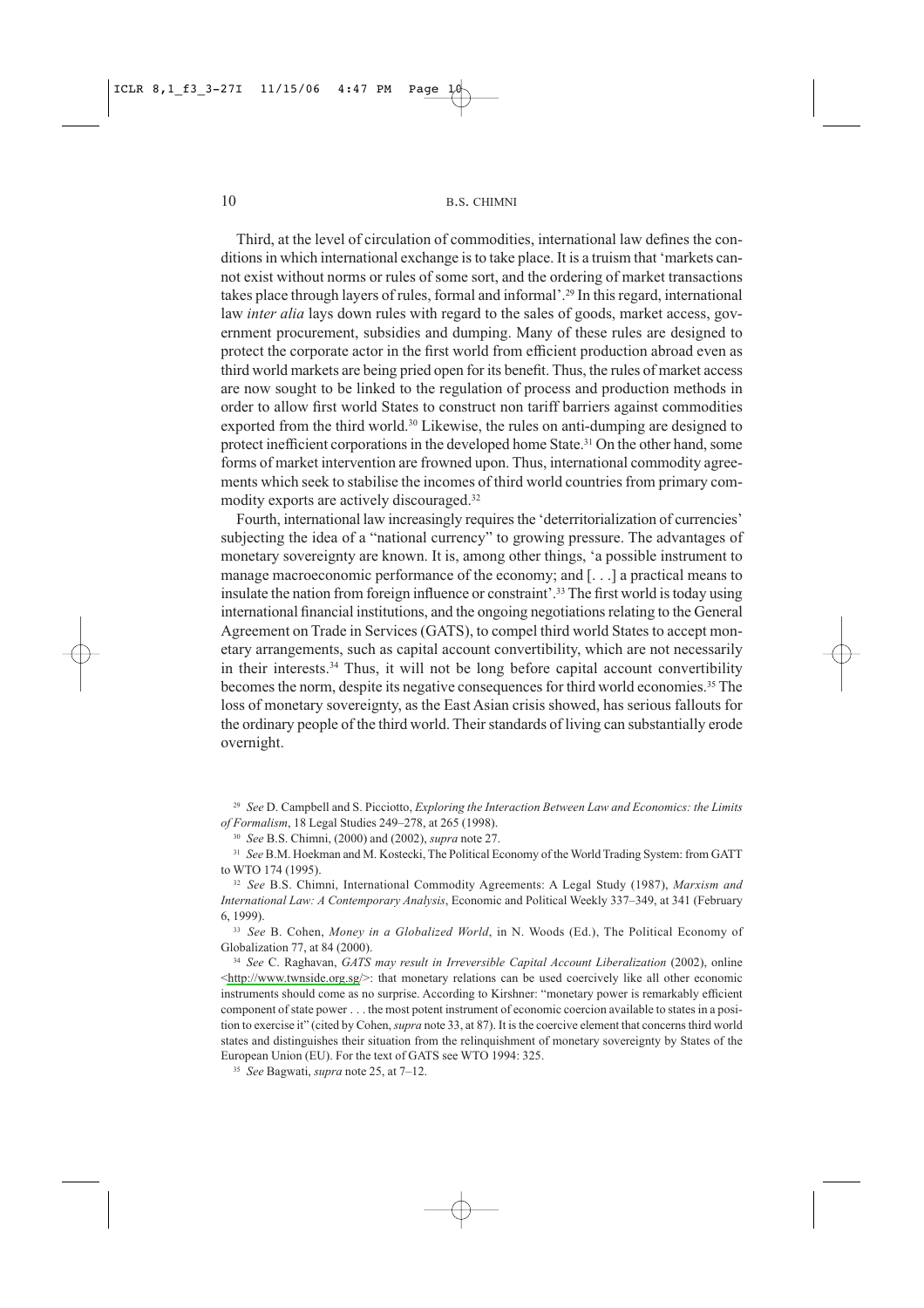Fifth, the internationalisation of property rights has been accompanied by the internationalisation of the discourse of human rights. Human rights talk has come to have a pervasive presence in international relations and law. This development has been variously expressed: 'a new ideal has triumphed on the world stage: human rights';<sup>36</sup> 'human rights discourse has become globalized';<sup>37</sup> 'human rights could be seen as one of the most globalized political values of our time'.<sup>38</sup> The fact that the omnipresence of the discourse of human rights in international law has coincided with increasing pressure on third world States to implement neo-liberal policies is no accident; the right to private property, and all that goes along with it, is central to the discourse of human rights.<sup>39</sup> While the language of human rights can be effectively deployed to denounce and struggle against the predator and the national security state, its promise of emancipation is constrained by the very factor that facilitates its pervasive presence viz., the internationalisation of property rights. This contradiction is in turn the ground on which intrusive intervention into third world sovereign spaces is justified. For the implementation of neo-liberal policies is at least one significant cause of growing internal conflicts in the third world.<sup>40</sup>

Sixth, labor market deregulation prescribed by international financial institutions and international monetary law has caused the deterioration of the living conditions of third world labor. Deregulation policies are an integral part of structural adjustment programs. They are based 'on the belief that excessive government intervention in labor markets – through such measures as public sector wage and employment policies, minimum wage fixing, employment security rules  $-$  is a serious impediment to adjustment and should therefore be removed or relaxed'.<sup>41</sup> The growing competition between third world countries to bring in foreign investment has further led to easing of labor standards and a "race to the bottom."<sup>42</sup> In the year 2000, nearly 93 developing countries had export processing zones (EPZs), compared with 24 in 1976.<sup>43</sup> Women provide up to 80 per cent of labor requirements in EPZs and are the subject of economic and sexual exploitation.<sup>44</sup> The United Nations Secretary-General himself

<sup>36</sup> See C. Douzinas, The End of Human Rights: Critical Legal Thought At the Turn of the Century 1  $(2000).$ 

<sup>37</sup> See G. Teubner, *The King's Many Bodies: The Self-Destruction of Law's Hierarchy*, 31 Law and Society Review 763, at 770 (1997).

<sup>38</sup> See R.A. Wilson, *Introduction* in R.A. Wilson (Ed.), Human Rights, Culture and Context: Anthropological Perspectives 1 (1997).

<sup>39</sup> See B.S. Chimni, International Law and World Order: A Critique of Contemporary Approaches 291  $(1993).$ 

<sup>40</sup> See A. Orford, *Locating the International: Military and Monetary Interventions after the Cold War,* 38 Harvard International Law Journal 443-485 (1997). See also OAU Report of the International Panel of Eminent Personalities asked to Investigate the 1994 Genocide in Rwanda and the Surrounding Events (2000), online: <http://www.oau-oua.org/Document/ipep/ipep.htm>.

<sup>41</sup> L.L. Lim, More and Better Jobs for Women: An Action Guide, Geneva: ILO 19-20.

<sup>42</sup> See J. Oloka-Onyango and D. Udigama, The Realization of Economic, Social and Cultural Rights: Globalization and its Impact on the Full Enjoyment of Human Rights Rights, E/CN.4/Sub.2/2000/13, 15 June 2000, Sub-Commission on the Promotion and Protection of Human Rights, Fifty-Second session, para 34.

<sup>43</sup> Id., para 35.

 $44$  *Id.*, para 35.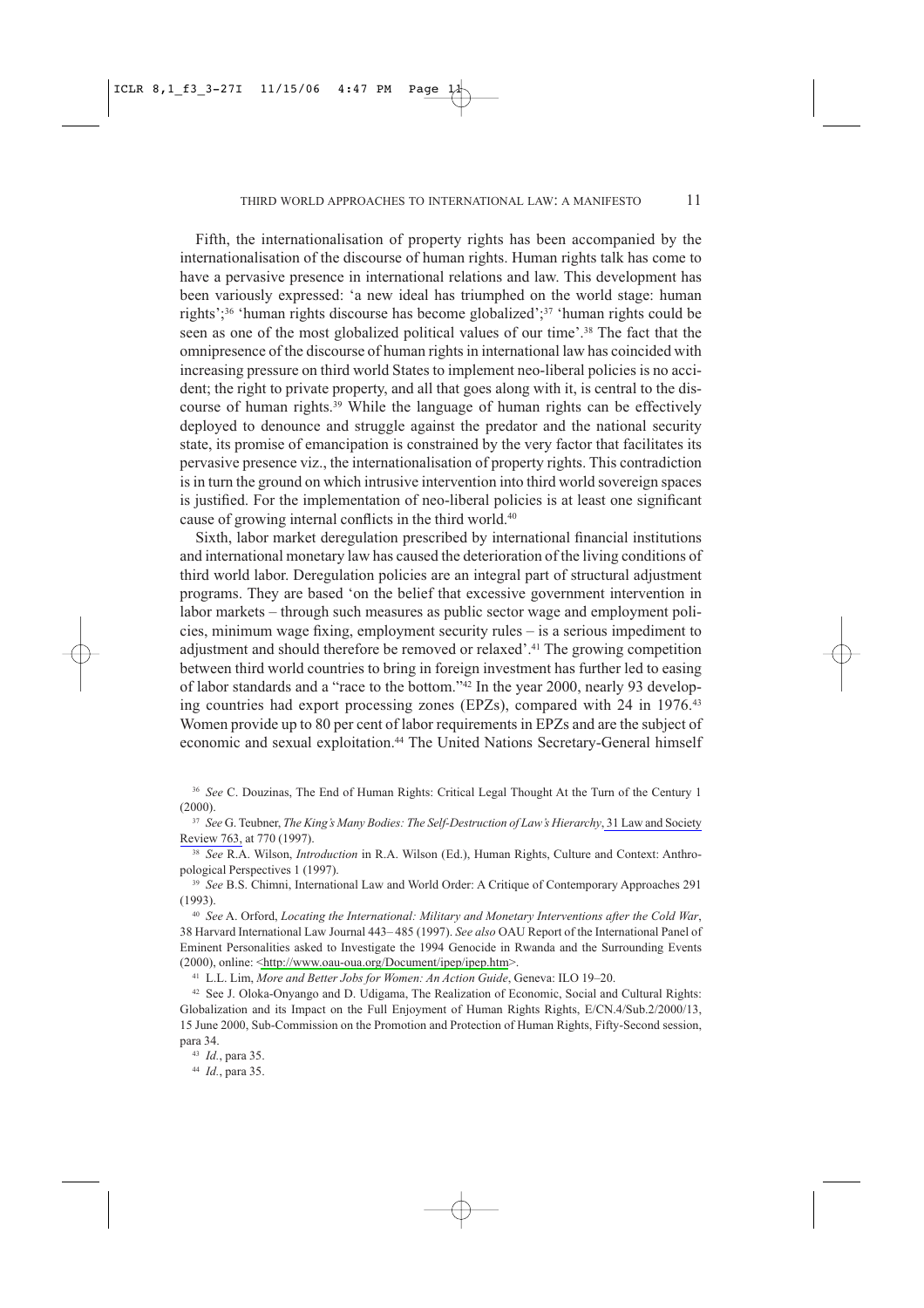has pointed to 'adverse labor conditions as a major factor contributing to the increased feminization of poverty.<sup>245</sup> The position of migrant labor in the first world is not very different from that of working classes in deregulated labor markets of the third world. There are increasing restrictions on their rights within European Union and the United States.<sup>46</sup>

Seventh, the concept of jurisdiction is being rendered more complex than ever in the past. Among other things, digital capitalism threatens to make 'a hash of geopolitical boundaries' and reduce the ability of third world States to regulate transnational commerce.<sup>47</sup> There is, in the era of globalization, an intersection of jurisdictions which gives rise to multiple (or concurrent) and extra-territorial jurisdiction to a far greater extent than before. Where international law does not penetrate national spaces, powerful states put into effect laws that have an extraterritorial effect; third world States have little control over processes initiated without its consent in distant spaces.<sup>48</sup> There is, therefore, a legitimate fear among third world States of 'a tyranny of sameness' or the 'extension transnationally of the logic of Western governmentality<sup>149</sup> The fear is accentuated by the fact that international laws are being increasingly understood in ways that redefine the concept of jurisdiction. Thus, for example, international human rights law is being interpreted to delimit sovereign jurisdiction in diverse manner, as is reflected in developments ranging from the Pinochet case to armed humanitarian interventions.<sup>50</sup> While these developments have a progressive dimension they can easily be abused to threaten third world leaders and peoples unless they are willing to accept the dictates of the first world.

Eighth, there has been a proliferation of international tribunals that subordinate the role of national legal systems in resolving disputes. These range from international criminal courts to international commercial arbitration to the WTO dispute settlement system (DSS). It is not the greater internationalisation of interpretation and enforcement of rules that is problematic but its differential meaning for, and impact on, third world States and peoples. The neglect of the views and legal systems of societies visited by internal conflict in the setting up of ad hoc international criminal tribunals, even as the United States refuses to ratify the Rome Statute, is an instance of such practices.<sup>51</sup> Take also the differential impact of the WTO DSS. It was accepted in the belief that a rule oriented and compulsory DSS would protect the interests of third world countries. This expectation has been belied because, among other things, the substantive rules themselves are biased in favour of the first world, and have therefore not yielded the

<sup>51</sup> See B. Rajagopal, The Pragmatics of Prosecuting the Khmer Rouge, Yearbook of International Humanitarian Law, Vol. 1, 189-204 (1998) and From Resistance to Renewal: The Third World, Social Movements, and the Expansion of International Institutions, 41 Harvard International Law Journal 531-578  $(2000).$ 

 $45$  *Id.*, para 39.

 $46$  *Id.*, para 28.

<sup>&</sup>lt;sup>47</sup> See D. Schiller, Digital Capitalism: Networking the Global Market System 72 (1999).

<sup>&</sup>lt;sup>48</sup> See M. Shaw, International Law, 3 ed. (1997) and B. Chimni, (2002), *supra* note 27.

<sup>&</sup>lt;sup>49</sup> See J. Weiner, Globalisation and the Harmonisation of Law 195 and 188 (1999).

<sup>&</sup>lt;sup>50</sup> See B.S. Chimni, *The International Law of Humanitarian 103 Intervention*, in State Sovereignty in the 21st Century 103-132 (2001, New Delhi: Institute for Defense Studies and Analyses).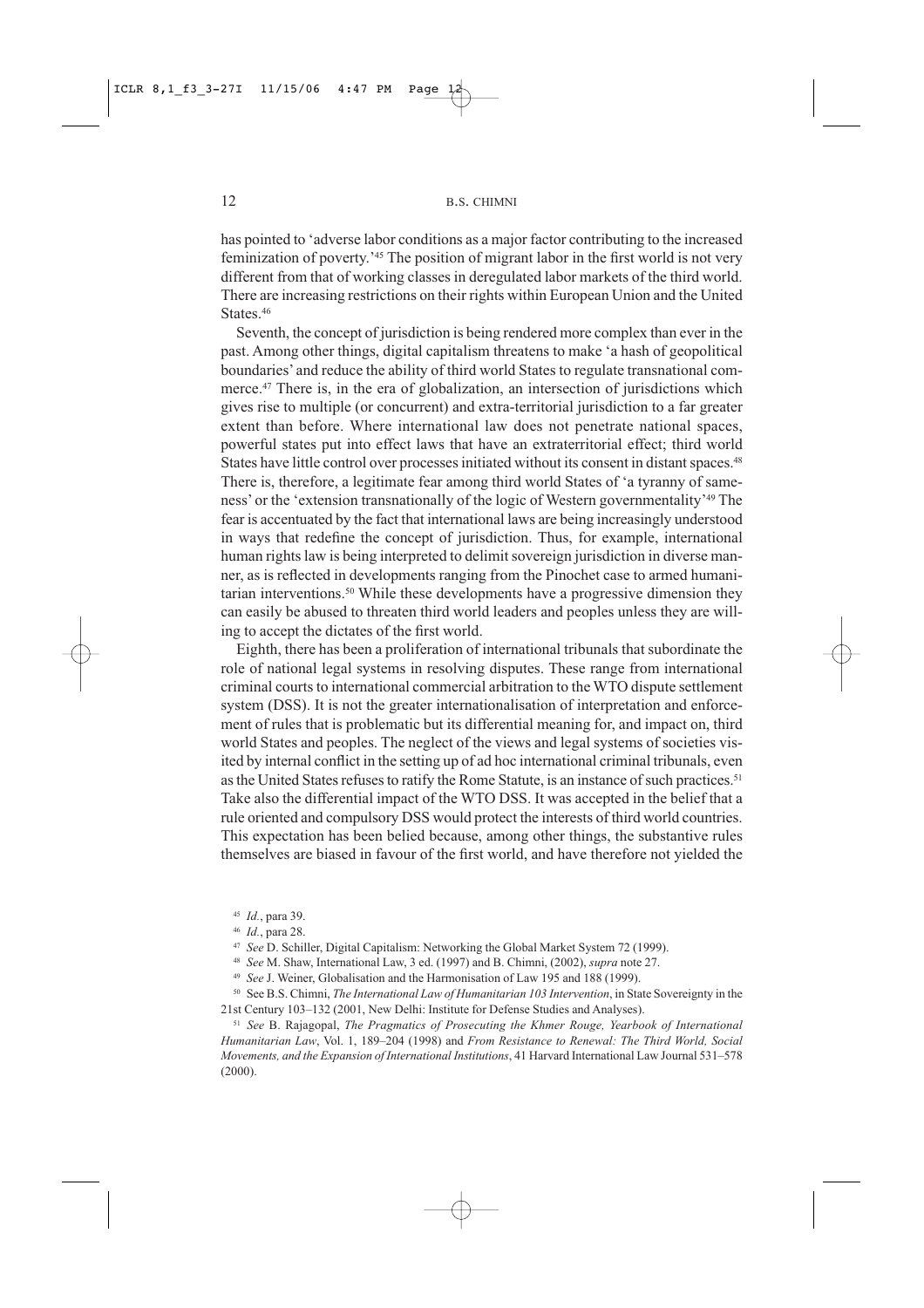expected gains in terms of market access.<sup>52</sup> Second, the third world countries lack the expertise and the financial resources to make effective use of the DSS. Third, the WTO Appellate Body has interpreted the texts in a manner as to upset the balance of rights and obligations agreed to by third world States. For example, the subject of tradeenvironment interface has received an interpretation that was never envisaged by third world States. With the result that their exports are threatened by unilateral trade measures taken by first world States.<sup>53</sup>

Ninth, the State is no longer the exclusive participant in the international legal process even though it remains the principal actor in law making. The globalisation process is breaking the historical unity of law and State and creating 'a multitude of decentered law-making processes in various sectors of civil society, independently of nation-states'.<sup>54</sup> While this is not entirely an unwelcome development, the "paradigmatic case" of 'global law without the state' is lex mercatoria, revealing that the transnational corporate actor is the principal moving force in decentralised law making.<sup>55</sup> The practices of *lex mercatoria* include standard form contracts, customs of trade, voluntary codes of conduct, private institutions formulating legal rules for adoption, intra firm contracts and the like.<sup>56</sup> Some of these practices do not raise concerns for third world countries. Others however deserve our attention for several reasons. First, there is the lack of a "public" voice in the emergence of corporate law without a State. Second, corporations take advantage of their "inner legality" to avoid tax and other liabilities. Thus, for example, intra-firm transactions are used to avoid paying taxes and respecting foreign exchange laws of many a third world country. Third, the internal legal order may be used to, among other things, present a picture of law and human rights observance when the contrary is true. Such is, for example, the case with voluntary codes of conducts that are adopted by transnational corporations.<sup>57</sup>

<sup>52</sup> See UN A/CONF. 198/3, 1 March 2002: Monterrey Consensus on Financing for Development, paras 26-38 UNGA (2001) A/CONF. 191/12, 2 July 200: Brussels Declaration on Least Developed Countries para 6.

<sup>53</sup> See B.S. Chimni, *supra* note 27. On problems relating to international commercial arbitration see M. Sornarajah, The Climate of International Arbitration, 8:2 Journal of International Arbitration 47-86, at 79 (1991) and Power and Justice in Foreign Investment Arbitration, 14 Journal of International Arbitration 103-140, at 103 (1997).

<sup>54</sup> See Teunber supra note 37, at xiii.

 $55$  *Id.*, at 3 and 8.

<sup>56</sup> In response to criticism that lex mercatoria is still dependent on the sanctions of national courts, Teubner writes that 'it is the phenomenological world construction within a discourse that determine the globality of the discourse, and not the fact that the source of use of force is local'. See Teubner, supra note 37, at 13.

<sup>57</sup> Global laws without the State are, more generally, 'sites of conflict and contestation, involving the renegotiation and redefinition of the boundaries between, and indeed the nature and forms, of the state, the market, and the firm'. See S. Picciotto and J. Haines, Regulating Global Financial Markets, 26:3 Journal of Law and Society 351-368, at 360 (1999). Thus, for example the work of the Basle Committee has been crucial in regulating the liquidity and solvency of banks in individual jurisdictions in the United States and the European Union; see J. Wiener, Globalisation and the Harmonisation of Law, Chapter 3 (1999). The work of the Committee led to legislation (the Foreign Bank Supervision Enhancement Act of 1991) being enacted by the US to incorporate the guidelines suggested by it and which may lead to the exclusion of third world banks from operating there.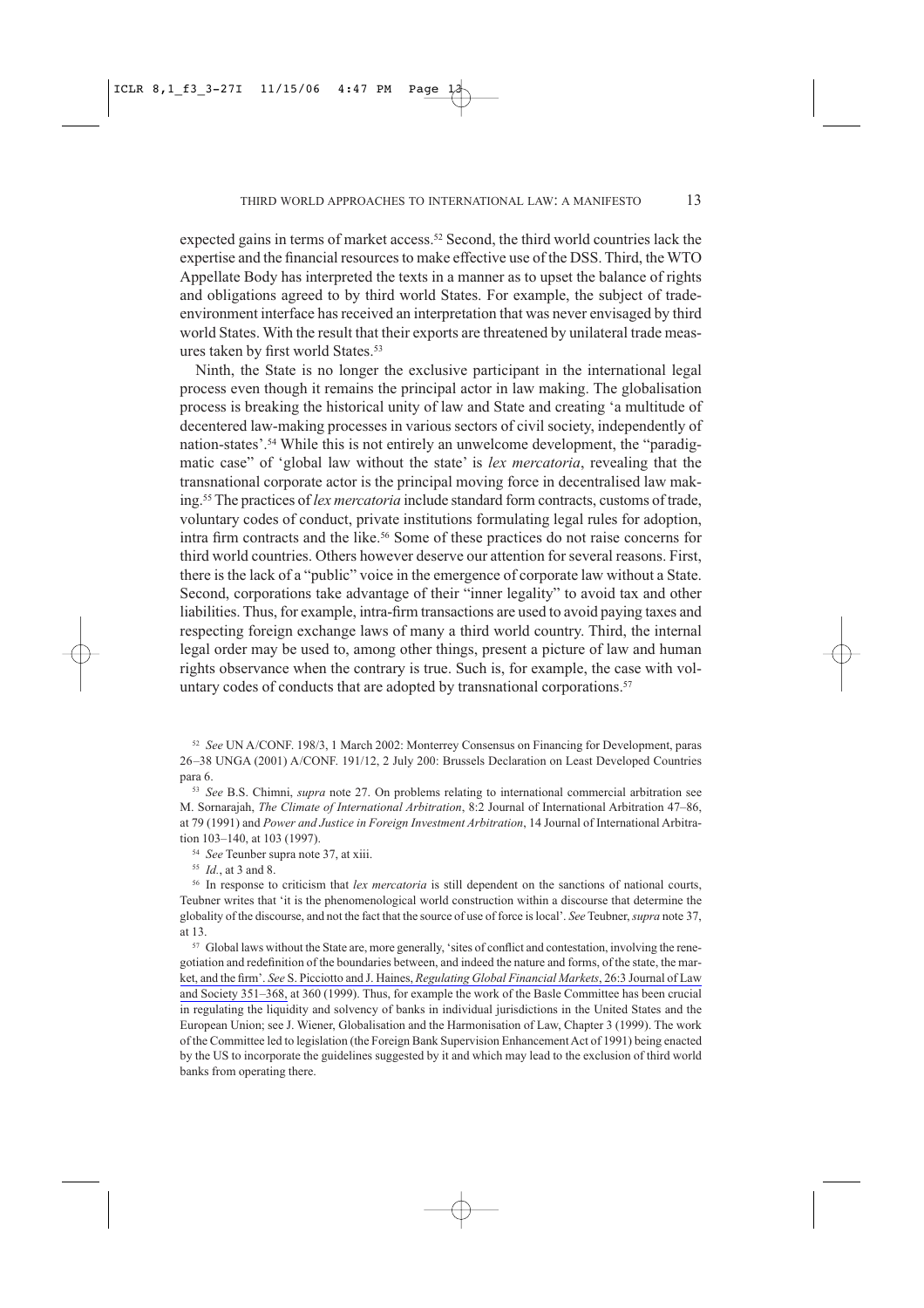Tenth, there is the refusal to affirmatively differentiate between States at different stages of the development process. International law today articulates rules that seek to transcend the phenomena of uneven global development and evolve uniform global standards to facilitate the mobility and operation of transnational capital. There is no longer space for recognizing the concerns of States and peoples subjected to long colonial rule. Poor and rich states are to be treated alike in the new century and the principle of special and differential treatment is to be slowly but surely discarded. Equality rather than difference is the prescribed norm. The prescription of uniform global standards in areas like intellectual property rights has meant that the third world State has lost the authority to devise technology and health policies suited to its existential conditions. But since capital now resides everywhere, it abhors difference, and globalised international plays along.<sup>58</sup>

Eleventh, the relationship between the State and the United Nations is being reconstituted. There is the trend to turn to the transnational corporate actor for financing the organization. The corporate actor also has come to play a greater role within different UN bodies.<sup>59</sup> Its growing influence and linkages is being used by the corporate actor to legitimize its less than wholesome activities. As Onyango and Udigama warn, 'a danger exists of such linkages being exploited by the latter, while only paying lipservice to the ideals and principles for which the United Nations was created and to which it continues to be devoted. Moreover, because the actors who are being linked up with have considerably more financial and political clout, there is a danger that the United Nations will come out the loser'.<sup>60</sup> What may be called the *privatization of the* United Nations system reduces, among other things, the possibility of the organization being at the center of collective action by third world countries.

In sum, the meaning of the reconstitution of the relationship between State and international law is the creation of fertile conditions for the global operation of capital and the promotion, extension and protection of internationalised property rights. There has emerged a transnational ruling elite, with the ruling elite of the third world playing a junior role, which guides this process. It is seeking to create a global system of governance suited to the needs of transnational capital but to the disadvantage of third world peoples. The entire ongoing process of redefinition of State sovereignty is being justified through the ideological apparatuses of Northern States and international institutions it controls. Even the language of human rights has been mobilised towards this end. If this trend has to be reversed in terms of equity and justice, the battle for the minds of the third world decision-makers and peoples has to be won. In brief, the

<sup>58</sup> The meaning of the Doha Declaration on the TRIPS Agreement and Public Health adopted on 14 November, 2001 is far from clear. See WTO, WT/MIN (01)/DEC/W/2, 14 November 2001 - Ministerial Conference, Fourth Session, Doha, 9-14 November 2001: Declaration on the TRIPS Agreement and Public Health (2001). Albeit, there is clear recognition that the TRIPS Agreement ignores its impact on public health.

<sup>59</sup> See B.S. Chimni, Marxism and International Law: A Contemporary Analysis, Economic and Political Weekly 337-349 (February 6, 1999).

<sup>60</sup> See J. Oloka-Onyango and D. Udigama, The Realization of Economic, Social and Cultural Rights: Globalization and its Impact on the Full Enjoyment of Human Rights Rights E/CN.4/Sub.2/2000/13, 15 June 2000, Sub-Commission on the Promotion and Protection of Human Rights, Fifty-Second session (1999).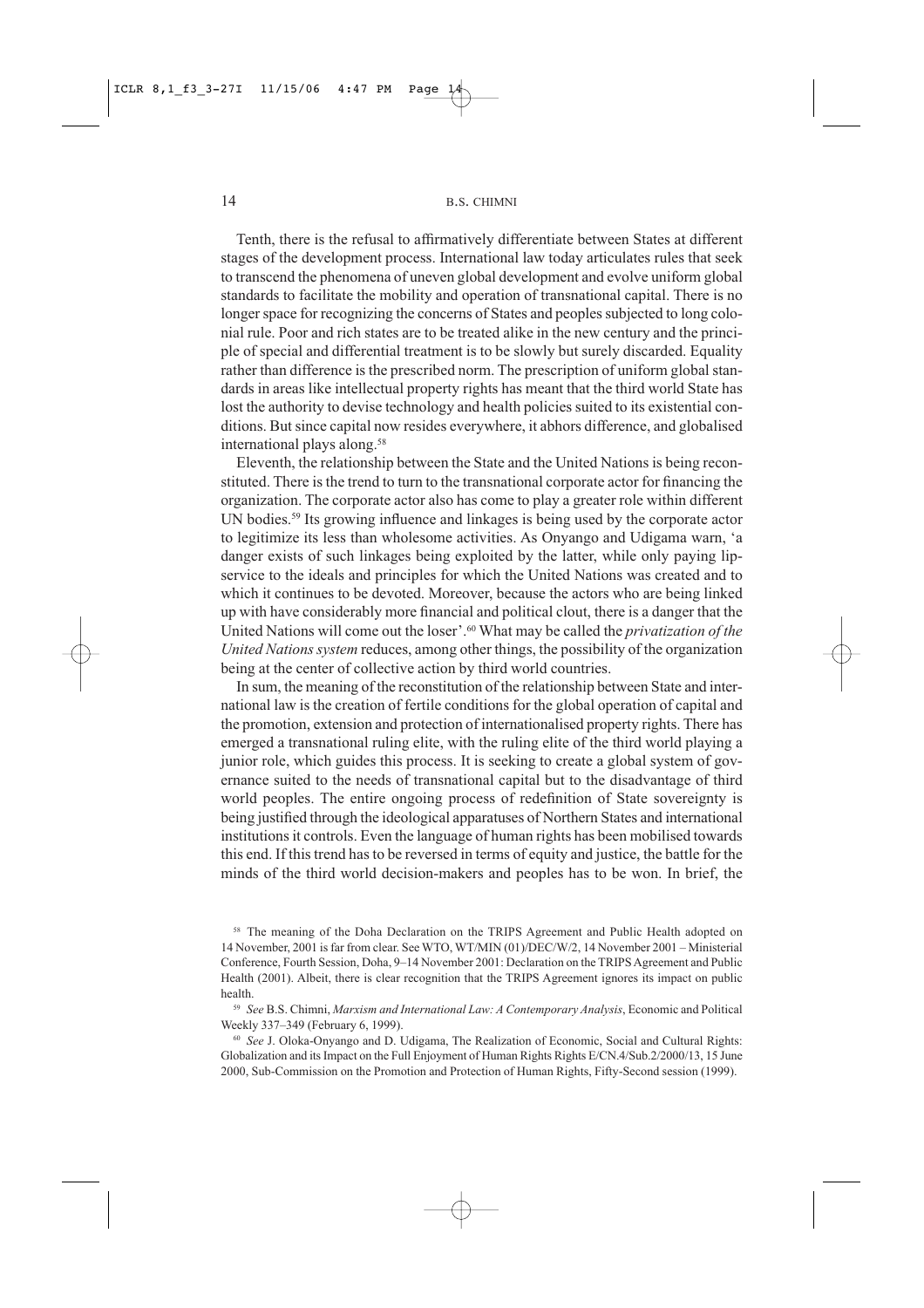changing constellation of power, knowledge and international law needs to be urgently grasped if the third world peoples have to resist recolonisation.

### 4. Ideology, Force, and International Law

There is the old idea, which has withstood the passage of time, that dominant social forces in society maintain their domination not through the use of force but through having their worldview accepted as natural by those over whom domination is exercised. Force is only used when absolutely necessary, either to subdue a challenge or to demoralize those social forces aspiring to question the "natural" order of things. The language of law has always played, in this scheme of things, a significant role in legitimizing dominant ideas for its discourse tends to be associated with rationality, neutrality, objectivity and justice. International law is no exception to this rule. It legitimizes and translates a certain set of dominant ideas into rules and thus places meaning in the service of power. International law, in other words, represents a *culture* that constitutes the matrix in which global problems are approached, analyzed and resolved. This culture is shaped and framed by the dominant ideas of the time. Today, these ideas include a particular understanding of the idea of "global governance" and accompanying conceptions of state, development (or non-development) and rights.

The process through which the culture of international law is shaped is a multifarious one. Academic institutions of the North, with their prestige and power, play a key role in it. These institutions, in association with State agencies, greatly influence the global agenda of research.<sup>61</sup> Third world students of international law tend to take their cue from books and journals published in the North. From reading these they make up their minds as to what is worth doing and what is not? Who are good scholars and who are bad, or, which is the same, what are the standards by which scholarship is to be assessed? It is therefore important that third world international lawyers refuse to unquestioningly reproduce scholarship that is suspect from the standpoint of the interests of third world peoples. Progressive scholars in particular need to be careful. For, 'cultural imperialism (American or otherwise) never imposes itself better than when it is served by progressive intellectuals (or by 'intellectuals of color' in the case of racial inequality) who would appear to be above suspicion of promoting the hegemonic interests of a country [and one may add system] against which they wield the weapons of social criticism'.<sup>62</sup>

International institutions also play an important role in sustaining a particular culture of international law. These institutions 'ideologically legitimate the norms of the

 $61$  Thus, it is well pointed out, "the ideas about international law popular at a given moment in some countries are more influential than those popular in others simply because some countries are more powerful; money, access to institutional resources, relationships to underlying patterns of hegemony, and influence – is central to the chance that a given idea will become influential or dominant within the international law profession." See D. Kennedy, What is New Thinking in International Law?, ASIL Proceedings of the 94th Annual Meeting, 104-125, at 121 (April 5-6, 2000).

 $62$  See P. Bourdieu and L. Wacquant, On the Cunning of Imperial Reason, 16 Theory, Culture & Society 41-58, at 51 (1999).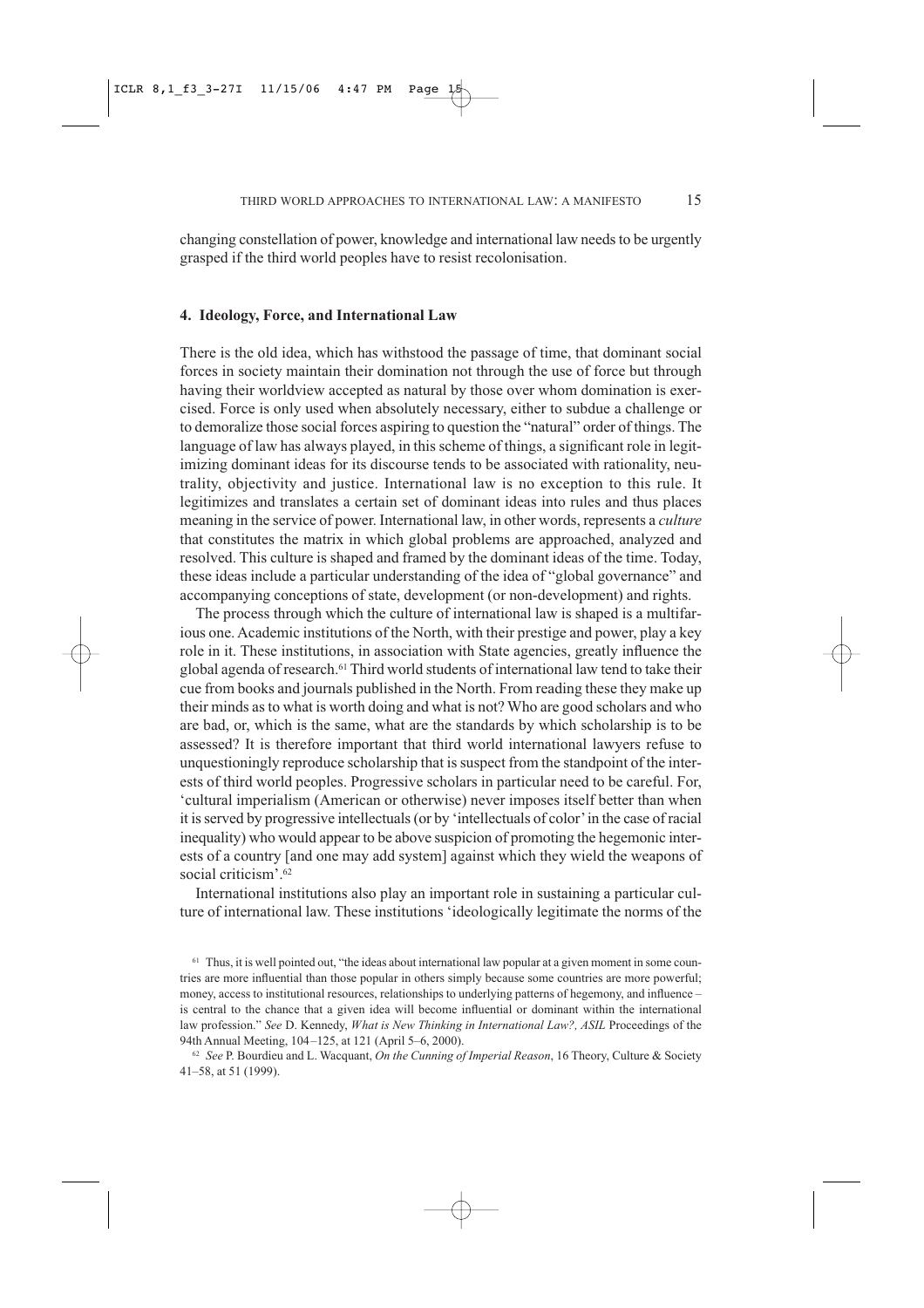world order', co-opt the elite from peripheral countries, and absorb counter-hegemonic ideas.<sup>63</sup> International institutions also actively frame issues for collective debate in manner which brings the normative framework into alignment with the interests of dominant States. This is also done through the exercise of authority to evaluate the policies of member States.<sup>64</sup> The knowledge production and dissemination functions of international institutions are, in other words, steered by the dominant coalition of social forces and States to legitimize their vision of world order. Only an oppositional coalition can evolve counter-discourses which deconstruct and challenge the hegemonic vision. The alternative vision needs to respond to the individual elements that constitute hegemonic discourse.

## 4.1. The Idea of Good Governance

Today, globalising international law, overlooking its history, and abandoning the principle of differential treatment, legitimizes itself through the language of blame. The North seeks to occupy the moral high ground through representing the third world peoples, in particular African peoples, as incapable of governing themselves and thereby hoping to rehabilitate the idea of imperialism.<sup>65</sup> The inability to govern is projected as the root cause of frequent internal conflicts and the accompanying violation of human rights necessitating humanitarian assistance and intervention by the North. It is therefore worth reminding ourselves that colonialism was justified on the basis of humanitarian arguments (the civilizing mission). It is no different today.<sup>66</sup> The contemporary discourse on humanitarianism not only seeks to retrospectively justify colonialism but also to legitimize increasing intrusiveness of the present era.<sup>67</sup> Indeed, as we have observed elsewhere, 'humanitarianism is the ideology of hegemonic states in the era of globalization marked by the end of the Cold War and a growing North-South divide.<sup>768</sup> Overlooked in the process is the role played by international economic and political structures and institutions in perpetuating the dependency of third world peoples and in generating conflict within them.

### 4.2. Human Rights as Panacea

The idea of humanitarianism is framed by the discourse of human rights. Its globalization is a function of the belief that the realm of rights, albeit a particular vision of

 $63$  See R.W. Cox, Gramsci, Hegemony and International Relations: An Essay in Method, in S. Gill (Ed.), Gramsci, Historical Materialism and International Relations 49-66 (1993).

 $64$  See B.S. Chimni, Marxism and International Law: A Contemporary Analysis, Economic and Political Weekly 337-349 (February 6, 1999).

<sup>65</sup> See F. Furedi, *The Moral Condemnation of the South*, in C. Thomas and P. Wilkins (Eds.), Globalization and the South 76–89, at 79 (1997).

<sup>66</sup> See A. Anghie, Universality and the Concept of Governance in International Law, in E.K.Quashigah and O.C.Okafor (Eds.), Legitimate Governance in Africa 21-40, at 25 (1999) and J. Gathii, Good Governance as a Counter-Insurgency Agenda to Oppositional and Transformative Social Projects in International Law, 5 Buffalo Human Rights Law Review 107-177, at 107 (1999).

 $67$  *Id.*, at 78.

<sup>68</sup> See B.S. Chimni (2000), *supra* note 27, at 244.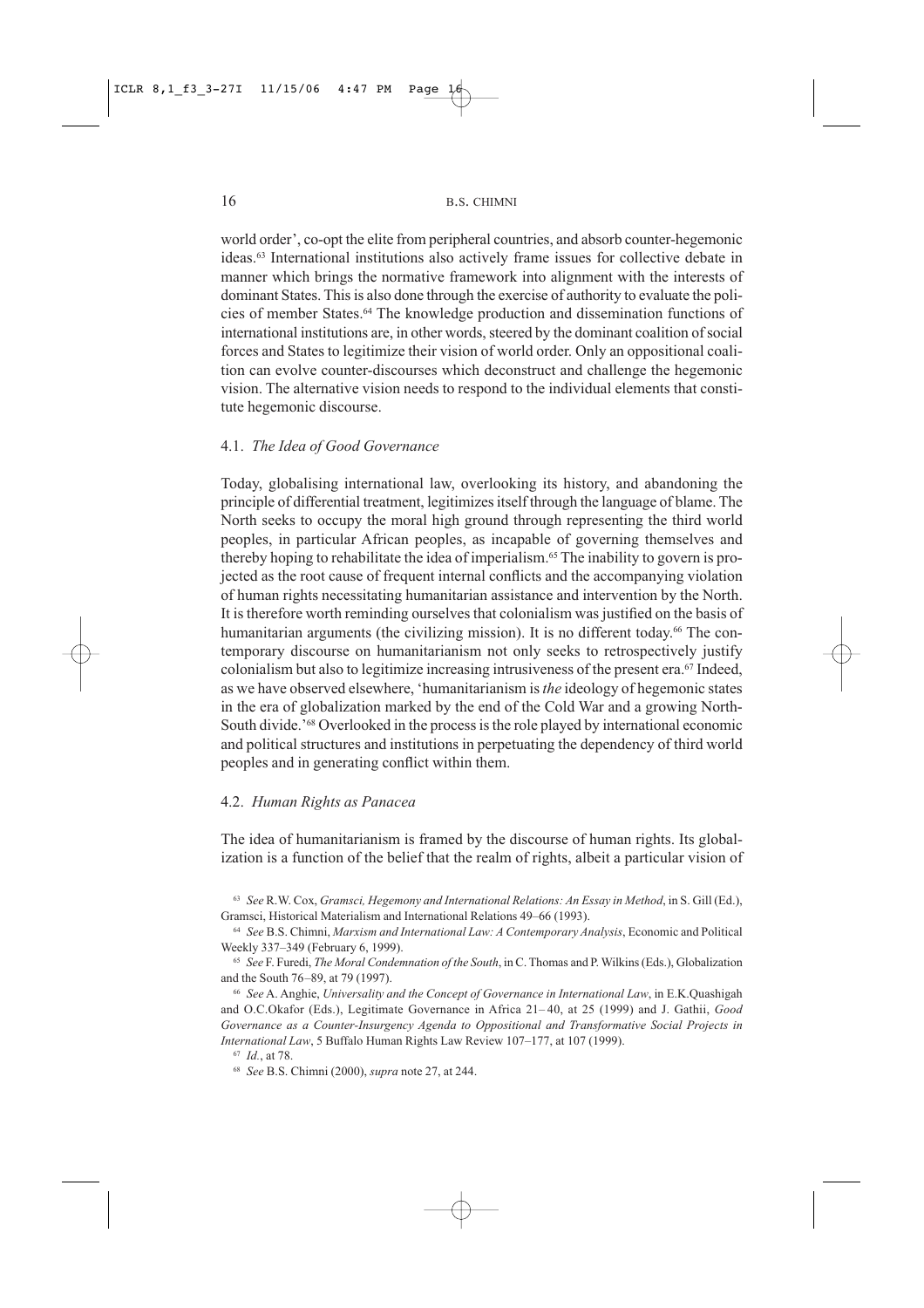rights, offer a cure for nearly all ills which afflict third world countries and explains the recommendation of the mantra of human rights to post-conflict societies.<sup>69</sup> Few would deny that the globalization of human rights does offer an important basis for advancing the cause of the poor and the marginal in third world countries. Even the focus on civil and political rights is helpful in the struggle against the harmful policies of the State and international institutions. There is a certain dialectic between civil and political rights and democratic practice that can be denied at our own peril. But it is equally true that the focus allows the pursuit of the neo-liberal agenda by privileging private rights over social and economic rights. Thus, for example, the preamble to the TRIPs text baldly states that 'intellectual property rights are private rights'. It does not, on the other hand, talk of the right to health of individuals or peoples;<sup>70</sup> indeed, the Doha declaration on the TRIPs agreement and public health had to be insisted upon for this very reason.<sup>71</sup> The argument here is not rooted in 'an excessively narrow, proprietary conception of rights',<sup>72</sup> but rather on the continuos failure to realize welfare rights. It is this failure that gives rise to the belief that the language of civil and political rights mystifies power relations and entrenches private rights. This belief is strengthened by the fact that official international human rights discourse eschews any discussion of the accountability of international institutions such as the IMF/ World Bank combine or the WTO which promote policies with grave implications for both the civil and political rights as well as the social and economic rights of the poor. Finally, there are the wages of taking civil and political rights too seriously. There is 'the violence that underpins the desire of rights', of realizing rights at any cost.<sup>73</sup> Wars and interventions are unleashed in its name.

### 4.3. Salvation Through Internationalisation of Property Rights

In recent years, a particular form of State (the neo-liberal State) has come to be touted as its only sensible and rational form. It has been the ground for justifying the erosion of sovereignty though relocating it in international institutions. What this has permitted is the privatization and internationalization of collective national property. In order to understand the on going process, the State needs to be understood in two different ways. First, 'states are clearly institutions of territorial property'.<sup>74</sup> As Hont explains, 'holding territory is a question of property rights, and states, including

<sup>69</sup> See B. Chimni, Post-conflict Peace Building and the Repatriation and Return of Refugees: Concepts, Practices and Institutions (forthcoming in 2002).

70 Even when the question of health is mentioned, as in article 8 of the TRIPs text, it is subject to the rights of the patent holders.

<sup>71</sup> For the text of the declaration see WTO, WT/MIN (01)/DEC/W/2, 14 November 2001 – Ministerial Conference, Fourth Session, Doha, 9-14 November 2001: Declaration on the TRIPS Agreement and Public Health. (2001).

<sup>72</sup> See K. Baynes, *Rights as Critique and the Critique of Rights: Karl Marx, Wendy Brown, and the Social* Function of Rights, 28 Political Theory 451-468 (2000).

<sup>73</sup> See C. Douzinas, The End of Human Rights: Critical Legal Thought At the Turn of the Century 315  $(2000).$ 

<sup>74</sup> See I. Hont, The Permanent Crisis of a Divided Mankind: 'Contemporary Crisis of the Nation State' in Historical Perspective, in J. Dunn (Ed.), Contemporary Crisis of the Nation State? 166–231 (1995).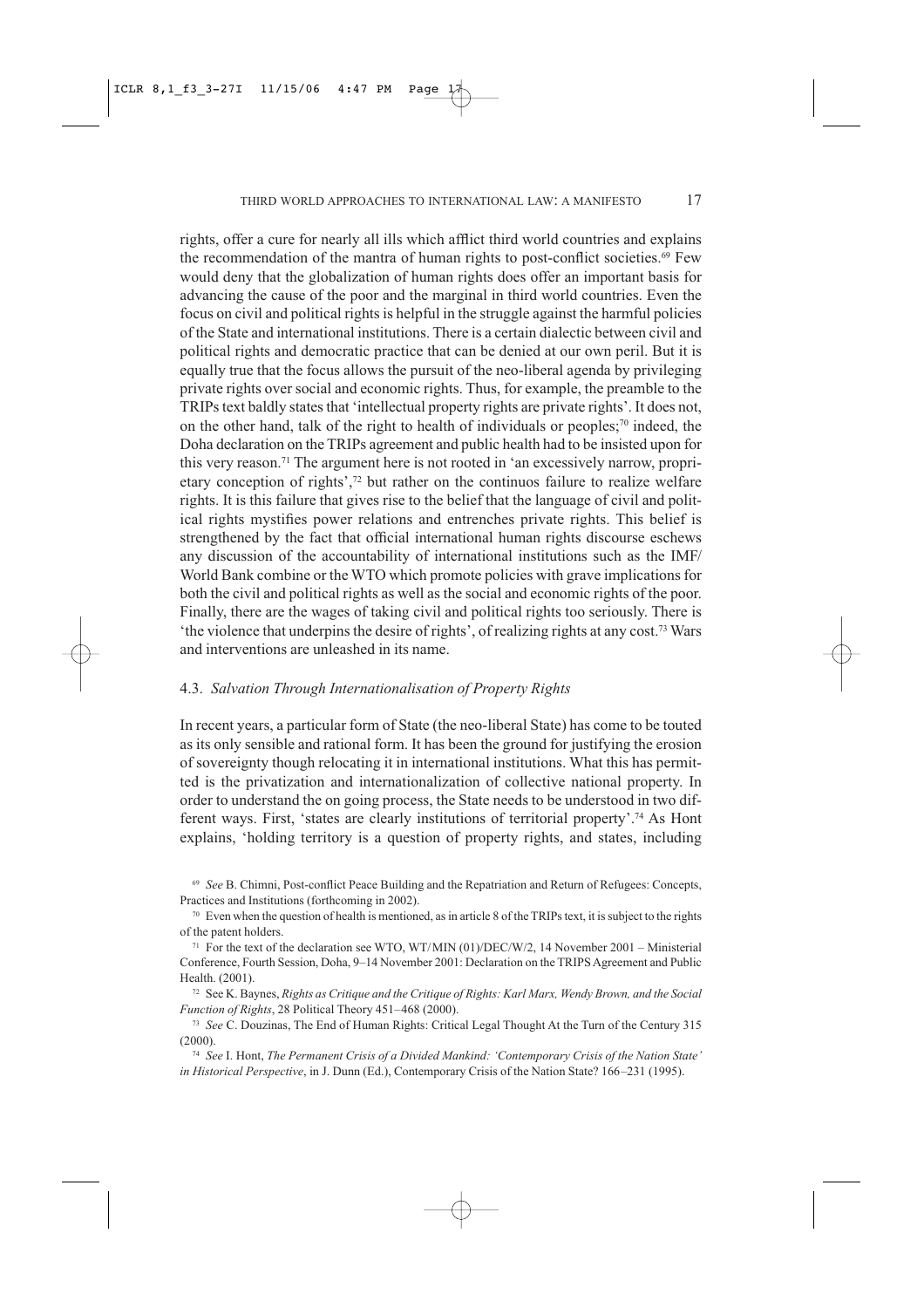'nation-states', are owners of collective property in land . . . . 75 It explains why third world diplomacy has, through various resolutions relating to "natural resources", emphasized 'the function of sovereignty as a demarcation of property rights within international society'.<sup>76</sup> This has begun to change under the ideological onslaught which declares that the internationalization of property rights is the surest way to bring welfare to third world peoples. The idea of sustainable development has also been deployed towards this end. Second, the State is to be understood 'as a social form, a form of social relations'.<sup>77</sup> It allows the debunking of the concept of "national interest" and the insight that the third world ruling elite is actively collaborating with its first world counterparts in entrenching the process of privatization and internationalization of property rights in its own interest. This process is legitimised through the ideological discrediting of all other forms of State. Such thinking needs to be contested in a bid to safeguard the wealth of third world peoples. The permanent sovereignty over "natural resources" must vest in the people.

### 4.4. The Idea of Non-development

In recent years it has been argued that "development" itself is the trojan horse and that the ideology it embodies is responsible for third world peoples and States being willingly drawn into the imperial embrace.<sup>78</sup> It is suggested that the post-colonial imaginary has been colonised allowing the major organising principle of Western culture, that is 'the idea of infinite development as possibility, value and cultural goal' to be implanted in the poor world.<sup>79</sup> If only the third world countries were to choose nondevelopment (of whatever local variety), its people would be spared much of the misery that they have suffered in the post-colonial era. The general idea here is to displace the aspirations of third world peoples and scale down development to more tolerable levels. This would help avoid the burden of sustainable development from falling on the North and help sustain its high consumption patterns.

To be sure, the post colonial era has witnessed the massive violation of human rights of ordinary peoples in the name of development. But it is particular kind of development policies that are responsible for these violations and not development *per se*. It is development through structural adjustment programs or neo-liberal policies that need to be indicted, rather than the aspirations of the people to be able to exercise greater choices and a higher standard of life. The uncritical celebration of all that is non-modern is merely a way of obstructing the development of third world countries.

 $75$  *Id.*, at 173.

<sup>76</sup> See D.L. Blaney and N. Inayatullah, *The Third World and a Problem with Borders*, in Mark E. Denham and Mark Owen Lombardi (Eds.), Perspectives on Third World Sovereignty: The Postmodern Paradox 83-102, at 91 (1996), and N. Schrijver, Sovereignty over Natural Resources: Balancing Rights and Duties (1997).

77 J. Holloway, Global Capital and the National State, in Werner Bonefeld and J. Holloway, (Eds.), Global Capital, National State and the Politics of Money 116–141 (1995) and R. Palan, J. Abbott, and P. Deans, State Strategies in the Global Political Economy 43 (1999).

<sup>78</sup> See A. Escobar, Anthropology and Development, 154 International Social Science Journal 497-515, at 497 (1997).

<sup>79</sup> See J. Tomlinson, Cultural Imperialism: A Critical Introduction 156 and 163 (1991).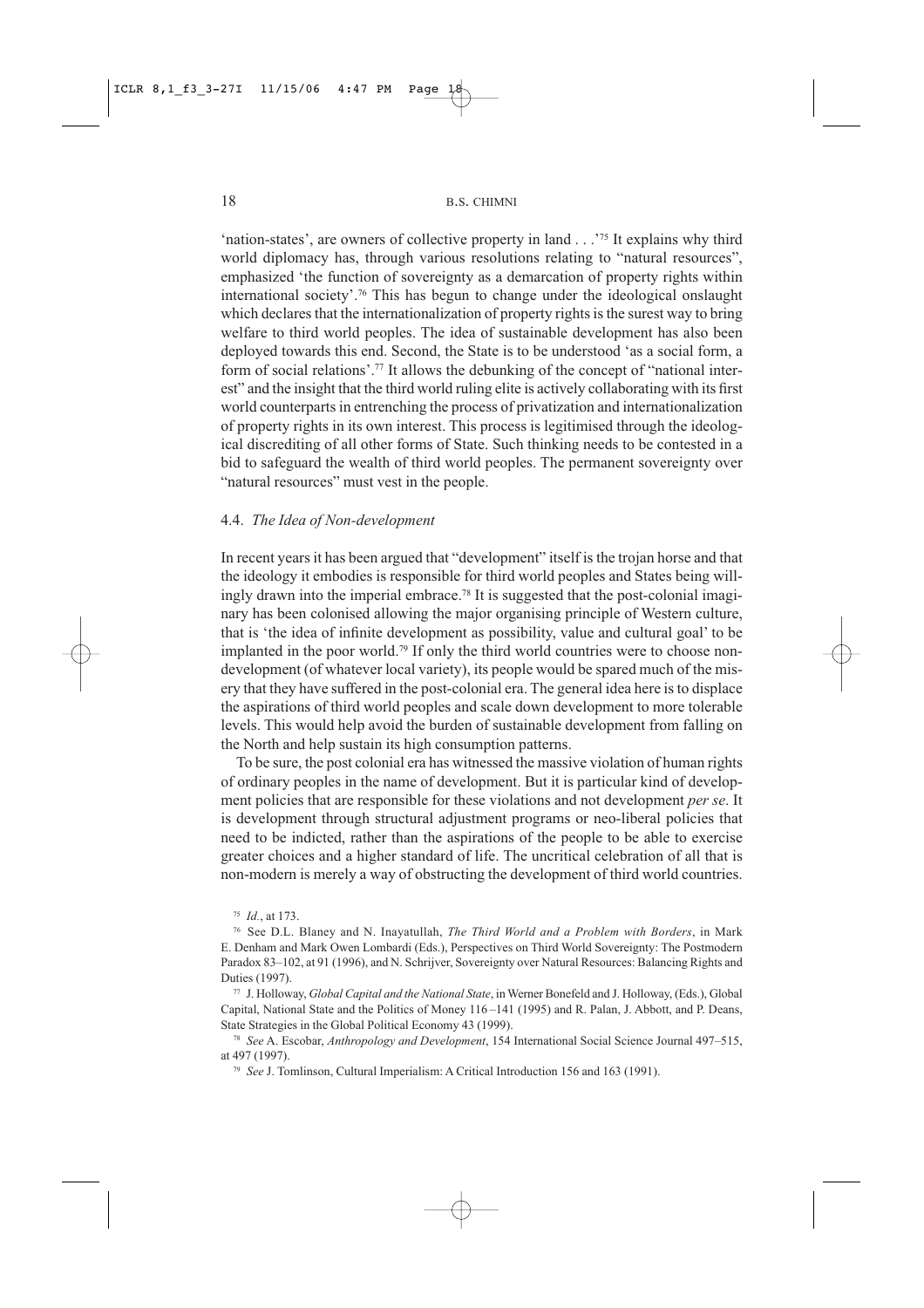Such celebration also risks romanticising oppressive traditional structures in the third world. It is somehow to be the fate of the poor, the marginal, and the indigenous or tribal peoples to preserve traditional values from destruction, while the elite enjoys the fruits of development, often in the first world. What is perhaps called for is a critical approach that recognises the discontents spawned by modernity without overlooking its attractions over pre-capitalist societies.<sup>80</sup>

# 4.5. The Use of Force

Powerful States, it is being argued, exercise dominance in the international system through the world of ideas and not through the use of force. But from time to time force is used both to manifest their overwhelming military superiority and to quell the possibility of any challenge being mounted to their vision of world order. On such occasions, dominant States do not appear to be constrained by international law norms, be it with regard to the use of force or the minimum respect for international humanitarian laws. The US intervention in Nicaragua and the Gulf War and the NATO intervention in Kosovo are just a few examples of this truth. Thus, peace in the contemporary world is in many ways the function of dominance.

## 5. The Story of Resistance and International Law

The critique of dominant ideology is necessary if the interests of third world peoples is to be safeguarded. But it has to go hand in hand with a theory of resistance. The critique has to be integrally linked to the struggles of people against unjust and oppressive international laws. Among other things, it has to be recorded and brought to bear upon the international legal process. A proposed theory of resistance has to avoid the pitfalls of *liberal optimism* on the one hand, and *left wing pessimism* on the other. The first view believes that the world is progressively moving towards a just world order. It believes that more law and institutions are steps in this direction, in particular imaginative ways of securing enforcement of agreed norms and principles. The second view completely rejects this narrative of progress. It only sees 'the endlessly repeated play of dominations'.<sup>81</sup> In this view 'humanity installs each of its violences in a system of rules and thus proceeds from domination to domination'.<sup>82</sup> This understanding is tied to radical rule scepticism: 'Rules are empty in themselves, violent and unfinalized; they are impersonal and can be bent to any purpose'.<sup>83</sup> This pessimistic understanding is (couched in the vocabulary of political realism) also shared by the 'back to the future' themes that have emerged in the post cold war era.<sup>84</sup> There is room here for a third view

 $80$  *Id.*, at 144.

<sup>&</sup>lt;sup>81</sup> See M. Foucault, *Nietzsche, Genealogy, History*, in Paul Rabinow (Ed.), The Foucault Reader 76–100, at 85 (1984).

 $82$  *Id.*, at 86.

 $83$  *Id.* 

<sup>&</sup>lt;sup>84</sup> See J. George, 'Back to the Future'?, in Greg Fry and Jacinta O'Hagan (Eds.), Contending Images of World Politics 33-48 (2000).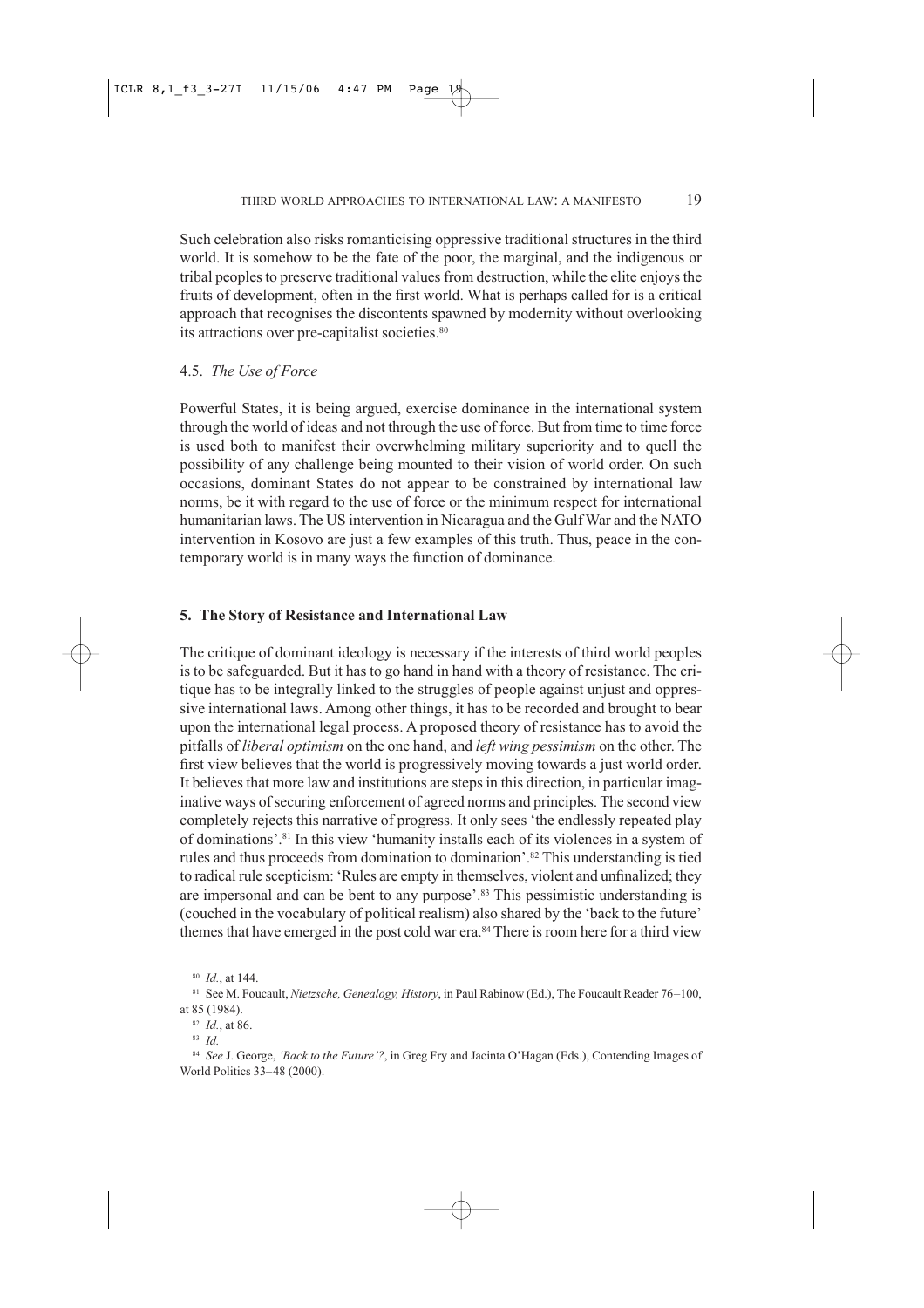that hopes to occupy the vast intermediate space between liberal optimism and left wing pessimism. This view does not subscribe either to the facile view that humankind is inevitably and inexorably moving towards a just world order or the idea that resistance to domination is an empty historical act.

A key issue from the perspective of a theory of resistance is the question of agency. More specifically, it is about the role of old social movements (OSMs) in ushering in a just world order. Increasingly today, the story of resistance is coming to be identified with new social movements (NSMs) in the third world.<sup>85</sup> The NSMs arrived on the scene in the North in the 1970s with a focus on individual issue areas: women's movement, ecology movements, peace movement, gay and lesbian movements etc.<sup>86</sup> They began to make their presence felt in the South a decade later. The collapse of 'actually existing socialism' and the subsequent marginalization of class based movements led to a marked presence of NSMs. The rapid growth of non-governmental organisations (NGOs) with their ability to reach out through using modern means of communication contributed greatly to this presence. The NSMs, generally speaking, tend to view with suspicion OSMs with their accent on class based struggles.

The OSMs emerged in the nineteenth century when the working class became sufficiently organised to harbour the ambitions of capturing state power. The key date perhaps is 1848 as the 'revolution in France marked the first time that a proletarianbased political group made a serious attempt to achieve political power and legitimise worker's power (legalisation of trade unions, control of the workplace'.<sup>87</sup> The globalisation process with the increased mobility of capital and the intensification of both inter-state and intra-state international trade has meant 'huge movements' into the global labour force.<sup>88</sup> According to Harvey, 'the global proletariat is far larger than ever and the imperative for workers of the world to unite is greater than ever'.<sup>89</sup> There is the growing numbers of unemployed in the North that has been witnessing jobless growth. Of course, '... the bulk of the Reserve Army of capital is located geographically in the peripheries of the system'.<sup>90</sup> It is made up of the enormous mass of urban unemployed and semi-employed, as also the large mass of rural unemployed.<sup>91</sup> In other words, never before has the slogan of 'workers of the world unite' has meant so much to so many.

It is however not entirely surprising that class-based struggles are coming to be neglected by NSMs as the OSMs have failed to reach out to them. The privileging of

<sup>86</sup> See I. Wallerstein, Antisystemic Movements: History and Dilemmas, in S. Amin, et al. (Eds.), G. Transforming the Revolution: Social Movements and the World-System 13–54, at 41 (1990).

 $^{87}$  *Id.*, at 16.

 $91$  Id

<sup>&</sup>lt;sup>85</sup> See B. Rajagopal, From Resistance to Renewal: The Third World, Social Movements, and the Expansion of International Institutions, 41 Harvard International Law Journal 531-578 (2000).

<sup>&</sup>lt;sup>88</sup> See D. Harvey, Spaces of Hope 42 (2000). And China is not alone in this. The export-oriented garment industry of Bangladesh hardly existed twenty years ago, but it now employs more than a million workers (80 per cent of them women and half of them crowded into Dhaka). Cities like Jakarta, Bangkok, and Bombay, as Seabrook (1996) reports, have become Meccas for formation of a transnational working class heavily dependent upon women – living under conditions of poverty, violence, chronic environmental degradation, and fierce repression'. See Harvey at 42.

 $^{89}$  *Id.*, at 45.

<sup>&</sup>lt;sup>90</sup> See Amin, supra note 15, at 99.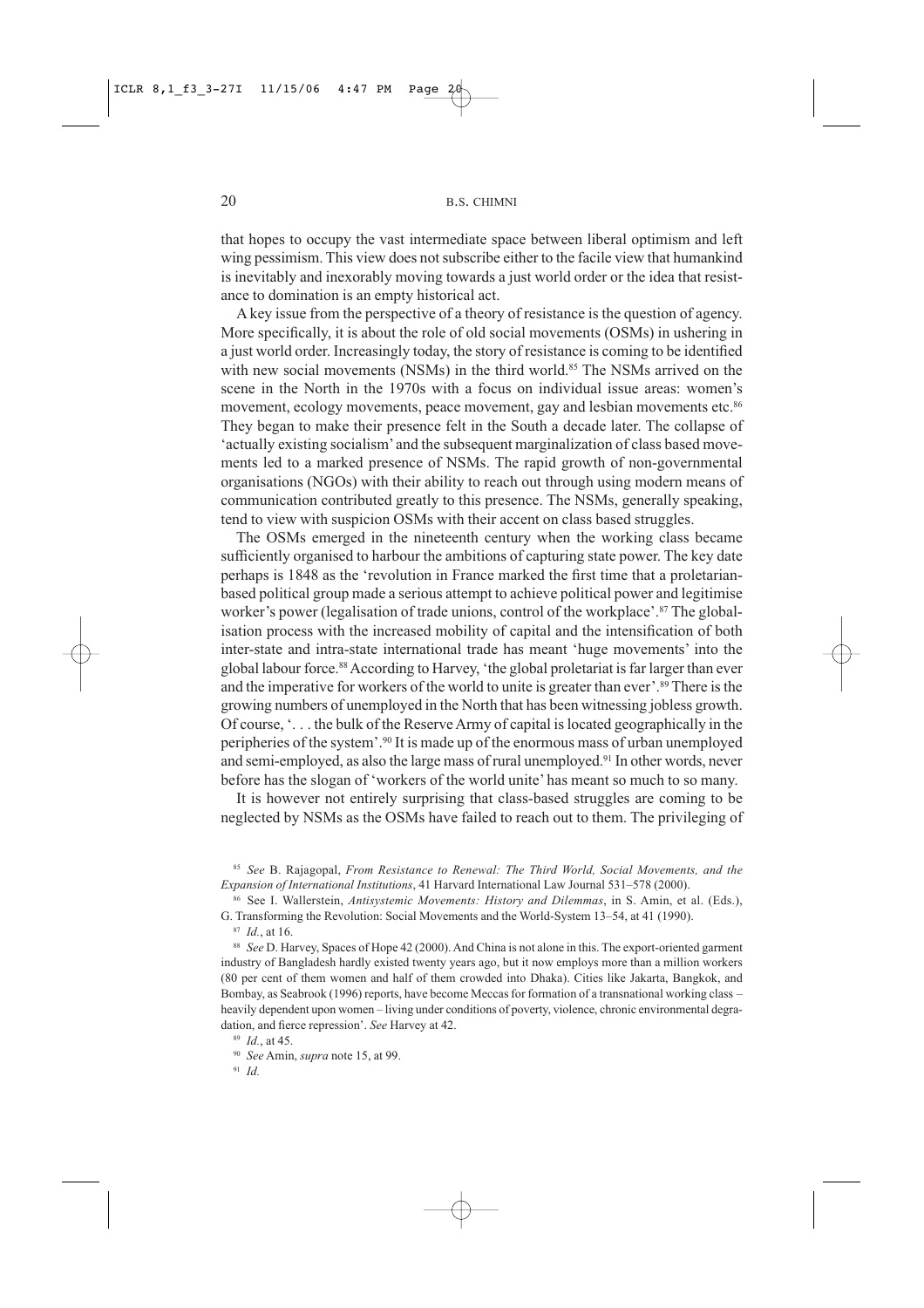non-class struggles is also encouraged by the transnational ruling elite for it prevents effective opposition to its neo-liberal policies. After all, global strategies and concentrated power cannot be fought by decentralised means and forms of resistance. In the circumstances, what we need to do is 'to preserve what has been gained from struggles of the 1850-1950 period (both the concrete institutions and the intellectual understanding) and add to it a strong dash of daring new approaches derived from the post-1945 experience'.<sup>92</sup> It calls for a dialogue between new and old social movements for, as Wallerstein notes, 'all existing movements are in some ghetto'.<sup>93</sup> What is required is 'a conscious effort at empathetic understanding of the other movements, their histories, their priorities, their social bases, their current concerns'.<sup>94</sup> Their need to be strategic alliances not only in the short but also in the medium term.

Of course, there is also the necessity to think about long term goals. On our part, we would like to revisit the idea of socialism. Socialism should not be seen as a fixed ideal or a frozen concept. It should today be perceived as expressing the aspirations of equality and justice of subaltern peoples. The ideal is to be realised through non-violent means and should exclude all manner of dogmatic thinking and undemocratic practices. The ideal of *democratic socialism* would be actualised by way of reform and not revolution and would not exclude reliance on market institutions. It would be realised through the collective struggles of different oppressed and marginal groups. The identity and role of these groups, as we have noted above, is not fixed in history. New identities of oppression emerge and vie for space with other groups. If this understanding is accepted then we need 'an international political movement capable of bringing together in an appropriate way the multitudinous discontents that derive from the naked exercise of bourgeois power in pursuit of a utopian neoliberalism'.<sup>95</sup> This calls for 'the creation of organisations, institutions, doctrines, programs, formalised structures, and the like, that work to some common purpose'. <sup>96</sup> There is, in other words, a need to build a movement that cuts across space and time, involving NSMs and OSMs in every struggle, to form a global opposition force that can challenge those transnational social forces which bolster the regime of capital at the expense of peoples interests.

Today, from Seattle to Genoa we are witnessing an upsurge of sentiment against the neo-liberal form of globalisation. New forms of struggle have been invented to mobilise people against the injustices of globalisation. There has been adroit and imaginative use of digital space to create a global public sphere in which the evolving international civil society can register its protest. While the sentiments that are expressed have no unified outlook, and are in fact riddled with contradictions, the significance of the protest cannot be disregarded. If these protests can draw in the OSMs, and the latter respond to it and present a *united* front, there would be much to cheer about. Albeit, in terms of framing a theory of resistance we need to distinguish between those demands that are not so good for third world countries and those that are. Thus, for

<sup>&</sup>lt;sup>92</sup> See Wallestein, supra note 86.

 $^{93}$  *Id.*, at 53.

<sup>&</sup>lt;sup>94</sup> *Id.*, at 52.

<sup>&</sup>lt;sup>95</sup> See Harvey, supra note 88, at 49.

 $96$  Id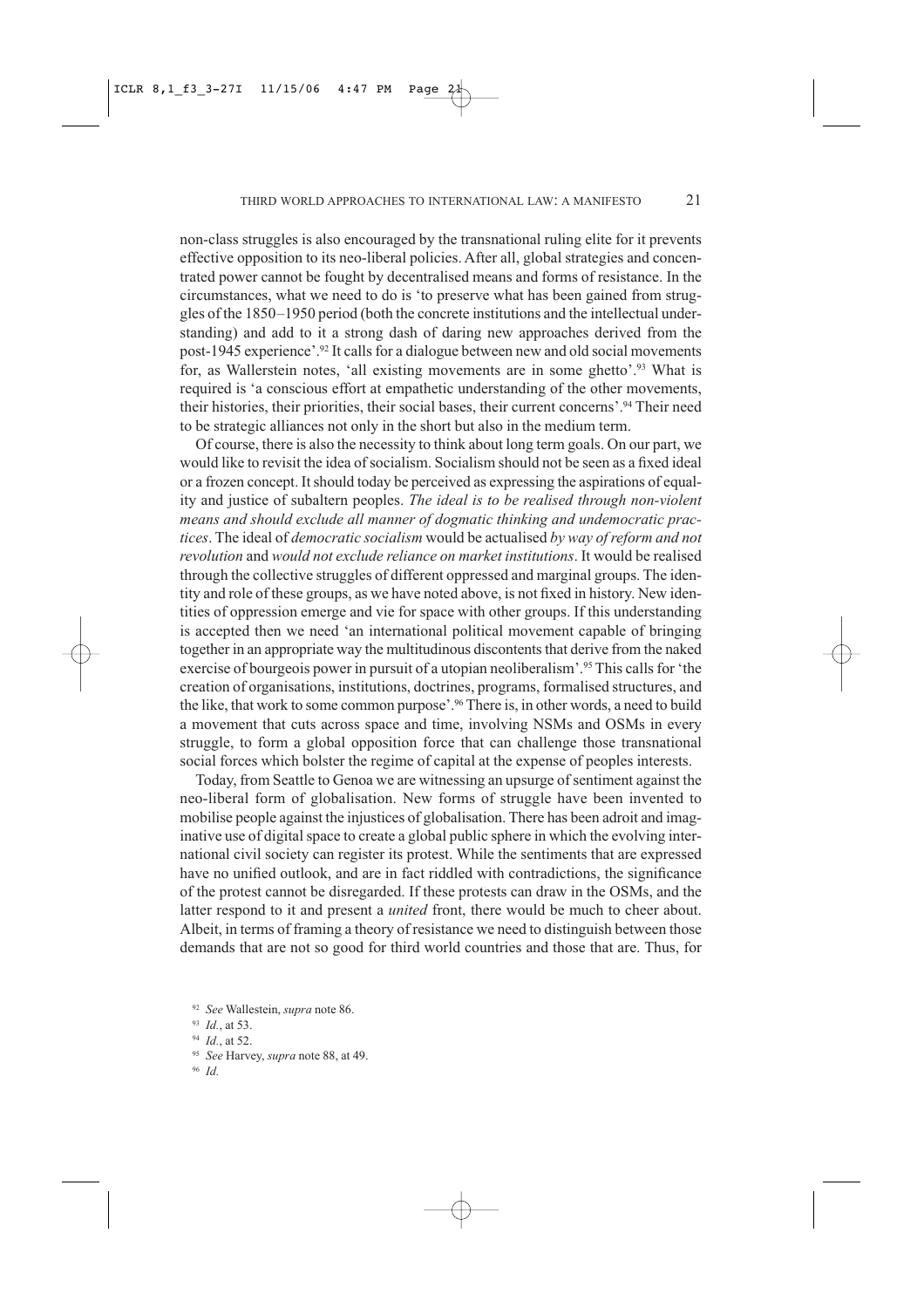example, the demand for bringing in labour standards into WTO is inimical to the interests of third world countries as it would be used as a device of protection by the North.97

From the standpoint of TWAIL, it is necessary first, to make the story of resistance an integral part of the narration of international law. There is perhaps a need to experiment with literary and art forms (plays, exhibitions, novels, films) to capture the imagination of those who have just entered the world of international law. Second, we need to strike alliances with other critics of the neo-liberal approach to international law. Thus, for instance, both feminist and third world scholarship address the question of exclusion by international law. There is therefore a possibility of developing coherent and comprehensive alternatives to mainstream Northern scholarship. In other words, we should collaborate with feminist approaches to reconstruct international law to address the concerns of women and other marginal and oppressed groups. Third, we need to study and suggest concrete changes in existing international legal regimes. The articulation of demands would assist the OSMs and NSMs to frame their concerns in a manner as to not do harm to third world peoples.

# 6. The Road Ahead: Further thoughts on a TWAIL Research Agenda

Identifying the future tasks of TWAIL is severely constrained by the protocols of what are acceptable goals and what is deemed good academic work. It compels the academia to playing a self-fulfilling role as the protocols, in a manner of speaking, shame individual academics into imagining only certain kind of social arrangements. For those who accept the protocols are held up as models of clear thinking. On the other hand, a variety of social and peer pressures are brought to bear on dissenting academics to neutralize their critical energies. Even eminent personalities are unable to be bold and courageous in evaluating contemporary trends and imagining alternative futures. Thus, for instance, Falk writes of the report Our Global Neighborhood produced by the Commission of Global Governance: 'Its most serious deficiency was a failure of nerve when it came to addressing the adverse consequences of globalization, a focus that would have put such a commission on a collision course with adherents of the neoliberal economistic world picture'.<sup>98</sup> In contrast, we would urge critical third world scholars to willingly court "irresponsibility" if that is what it takes to boldly critique the present globalization process and project just alternative futures. The commitment to ushering in a just world order has of course to be translated into a concrete research agenda in the world of international law. In addition to the ideological and substantive tasks already identified, we list below *some* subjects that deserve the attention of third world scholars.

<sup>&</sup>lt;sup>97</sup> See S. Gopal, American Anti-Globalization Movement, Economic and Political Weekly, (August 25, 2001) page 3226-3233.

<sup>&</sup>lt;sup>98</sup> See R. Falk, Global Civil Society and the Democratic Prospect, in B. Holden (Ed.), Global Democracy: Key Debates 62-179, at 170 (2000).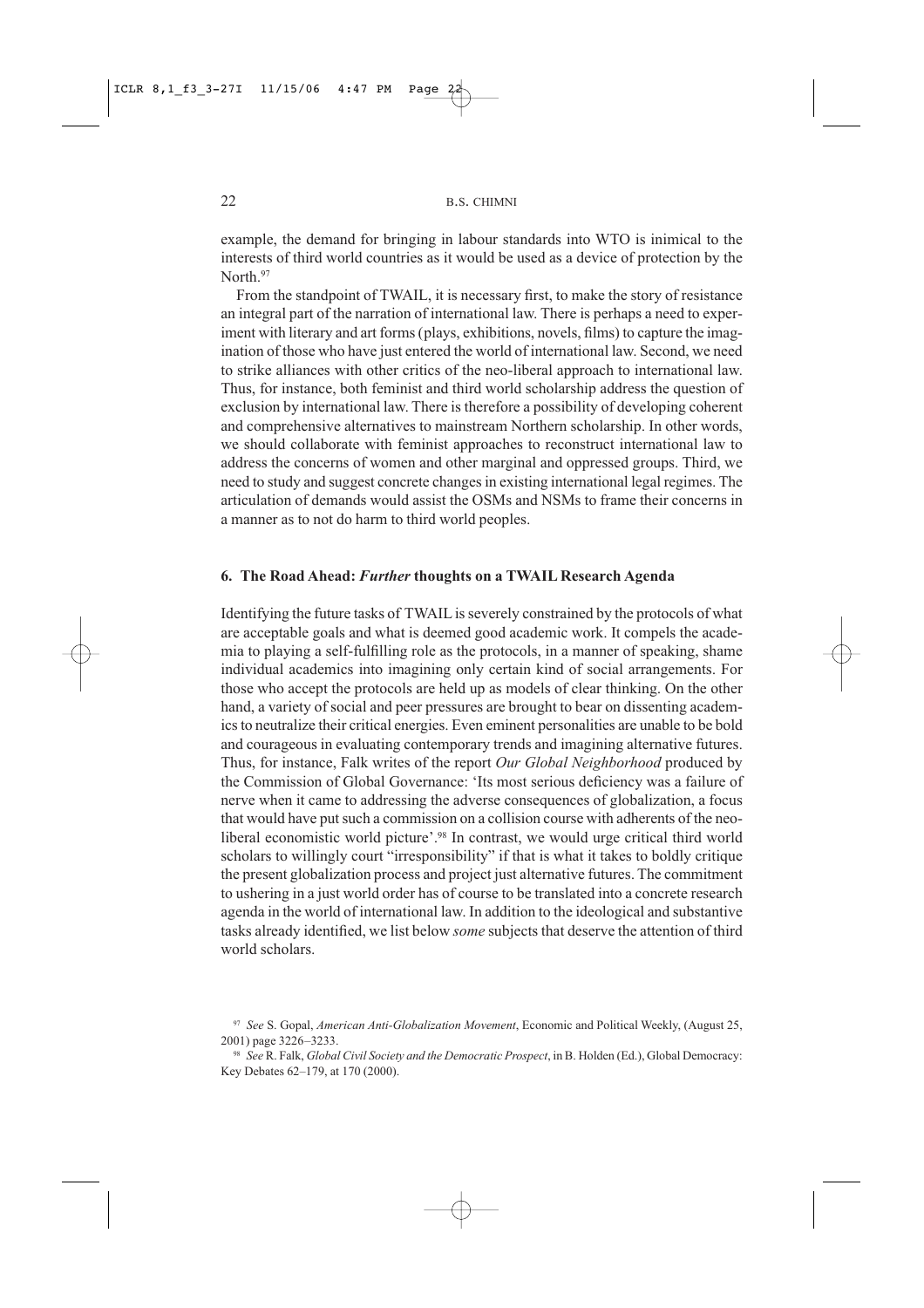### 6.1. Increasing Transparency and Accountability of International Institutions

International law, we have argued, does not today promote democracy either within States or in the transnational arena. Those who seek to contest the present state of the relationship between State and international law need to identify the constraints imposed on realizing democracy in the internal and transnational arenas and push forward the global democracy agenda. The steps leading to global democracy will not conform to a neat model. Instead, it will be the result of slowly increasing the transparency and accountability of key actors like States, international institutions and transnational corporations. There is much work that needs to be done in this respect. Thus, for example, a correlative of international institutions possessing legal personality and rights is *responsibility*. It is 'a general principle of international law' concerned with 'the incidence and consequences of illegal acts', in particular the payment of compensation for loss caused.<sup>99</sup> There is a need to elaborate this understanding and develop the law (either in the form of a declaration or convention) on the subject of responsibility of international institutions. This would allow powerful institutions such as the IMF, World Bank and WTO to be made accountable, among others, to the global poor.<sup>100</sup> Towards this end, there is also an urgent need to democratize decisionmaking within international institutions such as the IMF and the World Bank for they have come to exercise unprecedented influence on the lives of ordinary people in the third world.<sup>101</sup> This calls for solutions that temper the desire for change with a strong dose of realism.

## 6.2. Increasing Accountability of Transnational Corporations

There are several steps that can be taken to make the transnational corporations (TNCs) responsible in international law. The steps could include: (i) adoption of the draft United Nations code of conduct on TNCs; (ii) the assertion of consumer sovereignty manifesting itself in the boycott of goods of those TNCs that do not abide by minimum human rights standards; (iii) monitoring of voluntary codes of conduct adopted by TNCs in the hope of improving their public image; (iv) the use of shareholders rights to draw attention to the needs of equity and justice in TNC operations; (v) the imaginative use of domestic legal systems to expose the oppressive practices of TNCs; and (vi) critique of bodies like the International Chambers of Commerce for

<sup>101</sup> To take the case of the IMF, the decision making process in it is based on a system of weighted voting which excludes its principal users, the poor world, from a say in the policy making. The Third World voice is not heard even as the policies of the Fund inflict enormous pain and death on the people who inhabit it. Nearly 4.4 billion people or 78 per cent of the world's 1990 population live in the Third World. Despite constituting an overwhelming majority of the membership the Third World countries as a whole had a voting share of approximately 34 per cent in the IMF in the mid-nineties. See R. Gerster, Proposals for Voting Reform within the International Monetary Fund, Journal of World Trade 121-133 (1993). Without the OPEC countries (who act as creditor states in the institution) this share is reduced to 24 per cent.

<sup>&</sup>lt;sup>99</sup> See I. Brownlie, Principles of Public International Law, 4th ed., 701 and 433 (1990).

<sup>&</sup>lt;sup>100</sup> See A. Anghie, *Time Present and Time Past: Globalization, International Financial Institutions and* the Third World, 32:2 New York University Journal of International Law and Politics 243-290 (2000).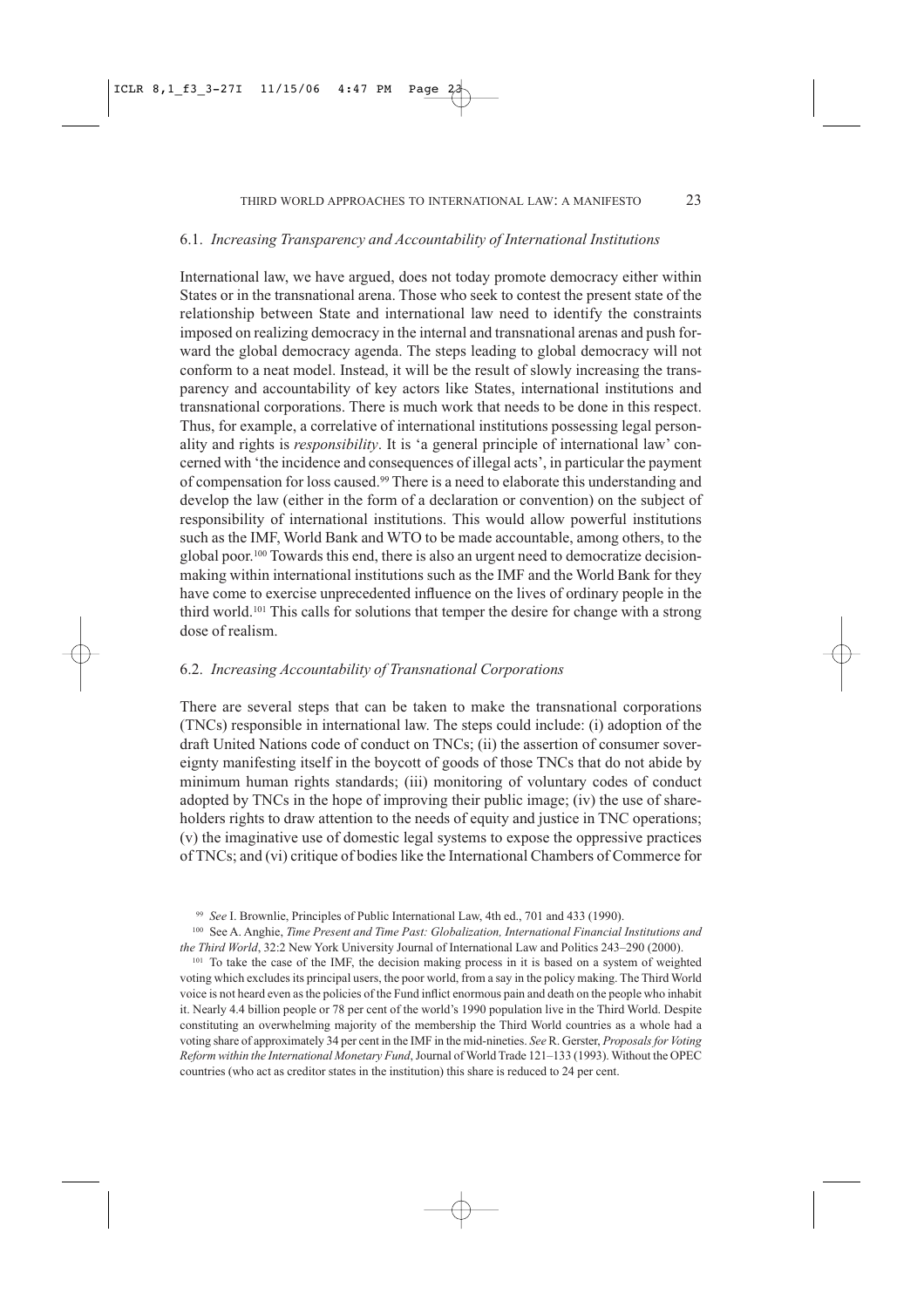pursuing the interests of TNCs to the neglect of the concerns of ordinary citizens.<sup>102</sup> All these measures call for the critical intervention of international law scholarship.

# 6.3. Conceptualizing Permanent Sovereignty as Right of Peoples and not States

Research needs to be directed towards translating the principle of permanent sovereignty over "natural resources" into a set of legal concepts which embed the interests of third world peoples, as opposed to its ruling elite. In the past, the Program and Declaration of action for a New International Economic Order and the Charter of Economic Rights and Duties of States were statist in their orientation. While it is true that the State is, in terms of international demarcation of territories, an institution of collective property, the ultimate control over this property is to vest with people. From this perspective, there is a need to address the difficult question of how to give legal content to peoples sovereign rights? There is often in this respect the absence of appropriate legal categories and are difficult to implement in practice. Thus, for example, Article 8(j) of the Convention on Bio-Diversity calls for empowering local communities.<sup>103</sup> Yet it has not easy to implement the provision given the absence of clarity about the legal definition of local communities.

# 6.4. Making Effective Use of Language of Rights

There is the need to make effective use of the language of human rights to defend the interests of the poor and marginal groups. The recent resolutions passed by different human rights bodies drawing attention to the problematic aspects of international economic regimes offers the potential to win concessions from the State and the corporate sector.<sup>104</sup> The implications of these resolutions need to be analysed in depth and brought to bear on the international and national legal process. A second related task is to expose the hypocrisy of the first world with respect to the observance of international human rights law and international humanitarian laws.

<sup>102</sup> See the Irene Report, Controlling Corporate Wrongs: The Liability of Multinational Corporations: Legal Possibilites, Strategies and Initiatives for Civil Society, (2000), online: <http://elj.warwick.ac.uk/ global/issue/2000-1/irene.html> See also J. Madeley, Big Business Poor Peoples: The Impact of Transnational Corporations on the World's Poor 169-180 (1999).

 $103$  Article 8(j) of the Convention on Biological Diversity, 1982 states:

Each Contracting Party shall, as far as possible and as appropriate:

(i) Subject to its national legislation, respect, preserve and maintain knowledge, innovations and practices of indigenous and local communities embodying traditional lifestyles relevant for the conservation and sustainable use of biological diversity and promote their wider application with the approval and involvement of the holders of such knowledge, innovations and practices and encourage the equitable sharing of the benefits arising from the utilization of such knowledge, innovations and practices; ...

For the text of the Convention see N. Arif, International Environmental Law: Basic Documents and Select References 279 (1996).

<sup>104</sup> E/CN.4/Sub.2/2000/7, Commission on Human Rights: Sub-Commission on the Promotion and Protection of Human Rights - The Realization of Economic, Social and Cultural Rights: Intellectual Property Rights and Human Rights, 17 August, 2000. Para 3 of the resolution 'reminds all Governments of the primacy of human rights obligations over economic policies and agreements'.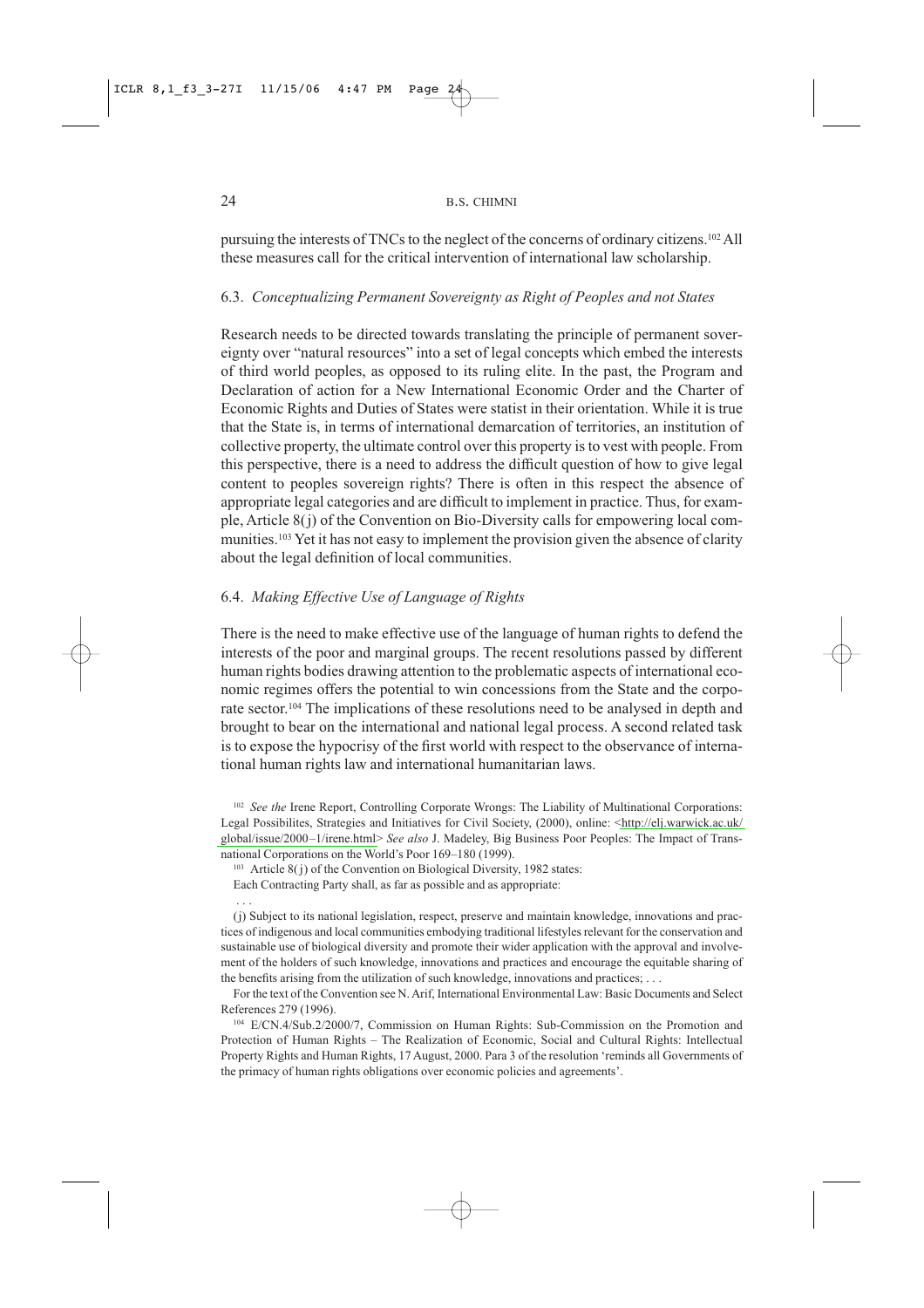### 6.5. Injecting Peoples Interests in Non Territorialised Legal Orders

From the standpoint of the development of international law, the emergence of global law without the State is both empowering and worrisome. The trend needs to be analysed from a peoples perspective. The process is empowering in as much as it can be used by progressive OSMs and NSMs to project an alternative vision of world order through the production of appropriate international law texts. Much work needs to be done in this direction. At the same time, there is a need to explore 'the tension between the *geocentric* legality of the nation-state and the new *egocentric* legality of private international economic agents' in order to ensure that the interest of third world peoples are not sacrificed.<sup>105</sup>

## 6.6. Protect Monetary Sovereignty Through International Law

A great deal of research needs to be directed towards finding ways and means to protecting the monetary sovereignty of third world countries. Third world States are presently doing so *inter alia* through the creation of capital controls (e.g., Malaysia after 1997), tax on financial transactions (Chile), prescription of a fixed period of stay before departure, a regional monetary fund etc. But there is a need for a new financial architecture that more readily responds to the anxieties of third world States and peoples. This calls for the informed intervention of international law. But the role of the international financial market and institutions in eroding the monetary sovereignty of third world countries is little understood even today. Indeed, few areas cry out for more attention than international monetary and financial law. This situation needs to be immediately corrected.

## 6.7. Ensuring Sustainable Development With Equity

There is an urgent need to shape an integrated response to global environmental problems. In this context, 'the whole question of constructing an alternative mode of production, exchange, and consumption that is risk reducing and environmentally as well as socially just and sensitive can be posed'.<sup>106</sup> From an international law perspective, the empty concept of sustainable development needs to be filled with legal content that does not stymie the development of the third world countries.<sup>107</sup> At the moment, the North is exploiting all forums to avoid what Jameson calls the "terror of loss."<sup>108</sup> It explains, for example, the approach of the Bush administration to the Kyoto protocol. In other words, there is a need to ensure that the burden of realising the goal of sustainable development is not shifted to the poor world or used as a tool of protection.

<sup>&</sup>lt;sup>105</sup> See J. Robe, *Multinational Enterprises: The Constitution of a Pluralistic Legal Order*, in G. Teubner (Ed.), Global Law Without a State 45-79 (1997).

<sup>&</sup>lt;sup>106</sup> See Harvey supra note 88, at 223.

<sup>&</sup>lt;sup>107</sup> See B. Chimni, Permanent Sovereignty over Natural Resources: Toward a Radical Interpretation, 38 Indian Journal of International Law 208-217, at 216 (1998).

<sup>&</sup>lt;sup>108</sup> See M. Hardt and K. Weeks, (Ed.), The Jameson Reader 167 (2000).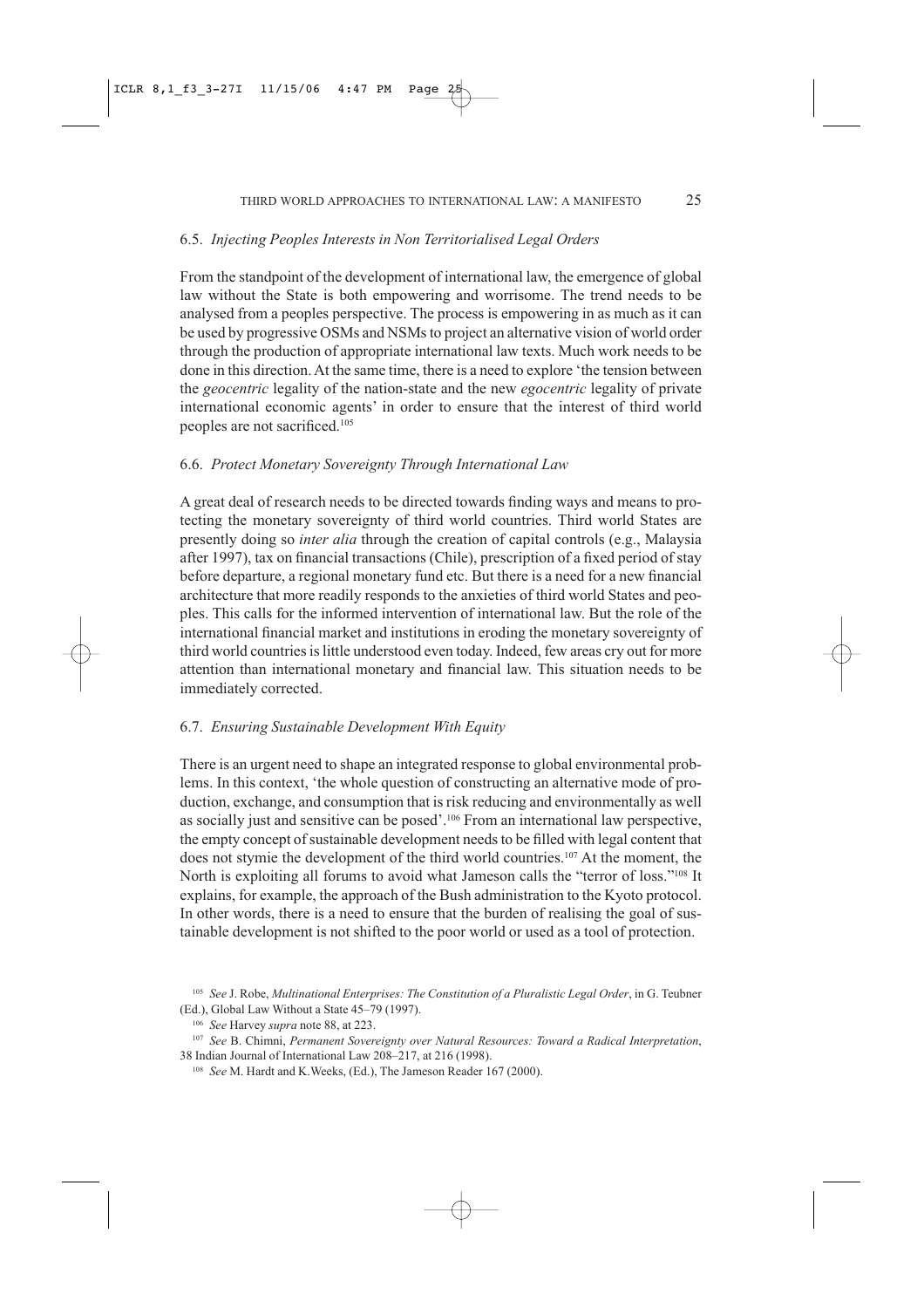## 6.8. Promoting the Mobility of Human Bodies

While capital and services have become increasingly mobile in the era of globalization, labor has been spatially confined. More significantly, in the realm of forced (as opposed to voluntary) migration the first world has, through a series of legal and administrative measures, undermined the institution of asylum established after the second world war. The post Cold War era has seen a whole host of restrictive practices which prevent refugees fleeing the underdeveloped world from arriving in the North.<sup>109</sup> A sustained critique of these practices is called for. It will, among other things, prevent the first world from occupying the moral high ground.

## 7. Conclusion

International law has always served the interests of dominant social forces and States in international relations. However, domination, history testifies, can coexist with varying degrees of autonomy for dominated States. The colonial period saw the complete and open negation of the autonomy of the colonized countries. In the era of globalization, the reality of dominance is best conceptualized as a more stealthy, complex and cumulative process. A growing assemblage of international laws, institutions and practices coalesce to erode the independence of third world countries in favor of transnational capital and powerful States. The ruling elite of the third world, on the other hand, has been unable and/or unwilling to devise, deploy, and sustain effective political and legal strategies to protect the interests of third world peoples.

Yet, we need to guard against the trap of legal nihilism through indulging in a general and complete condemnation of contemporary international law. Certainly, only a comprehensive and sustained critique of present-day international law can dispel the illusion that it is an instrument for establishing a just world order. But it needs to be recognized that *contemporary* international law also offers a protective shield, however fragile, to the less powerful States in the international system. Second, a critique that is not followed by construction amounts to an empty gesture. Imaginative solutions are called for in the world of international law and institutions if the lives of the poor and marginal groups in the third and first worlds are to be improved. It *inter alia* calls for exploiting the contradictions that mark the international legal system. The economic and political interests of the transnational elite are today not directly translatable into international legal rules. There is the need to sustain the illusion of progress and maintain the inner coherence of the international legal system. Furthermore, individual legal regimes have to offer some concessions to poor and marginal groups in order to limit resistance to them both in the third world and, in the face of an evolving global consciousness, in the first world. The contradictions which mark contemporary international law is perhaps best manifested in the field of international human rights

<sup>&</sup>lt;sup>109</sup> See B. Chimni, The Geopolitics of Refugee Studies: A View from the South, 1:4 Journal of Refugee Studies 350-374 (1998) and First Harrell-Bond Lecture Globalization, Humanitarianism and the Erosion of Refugee Protection, 13:3 Journal of Refugee Studies 243–262 (2000).